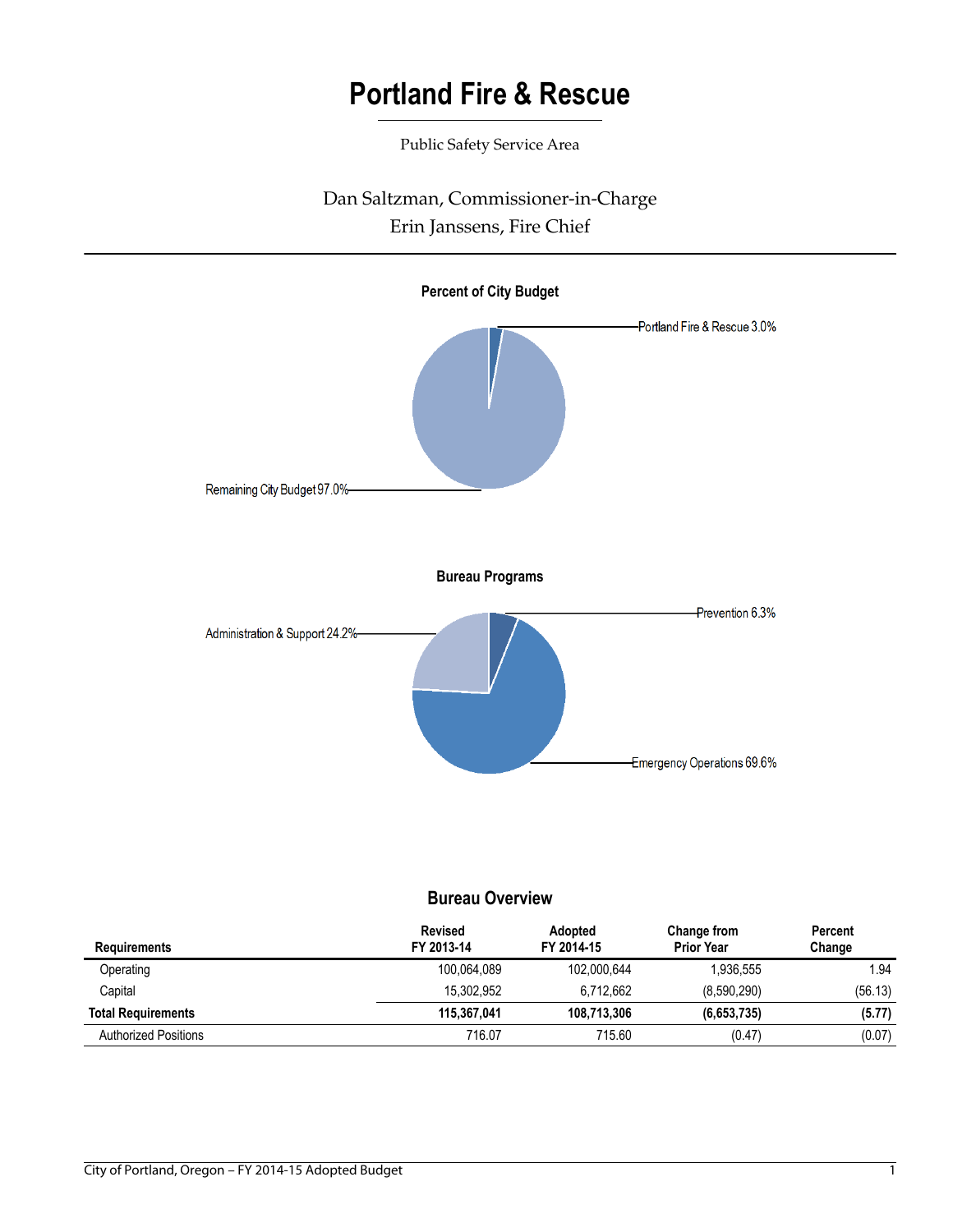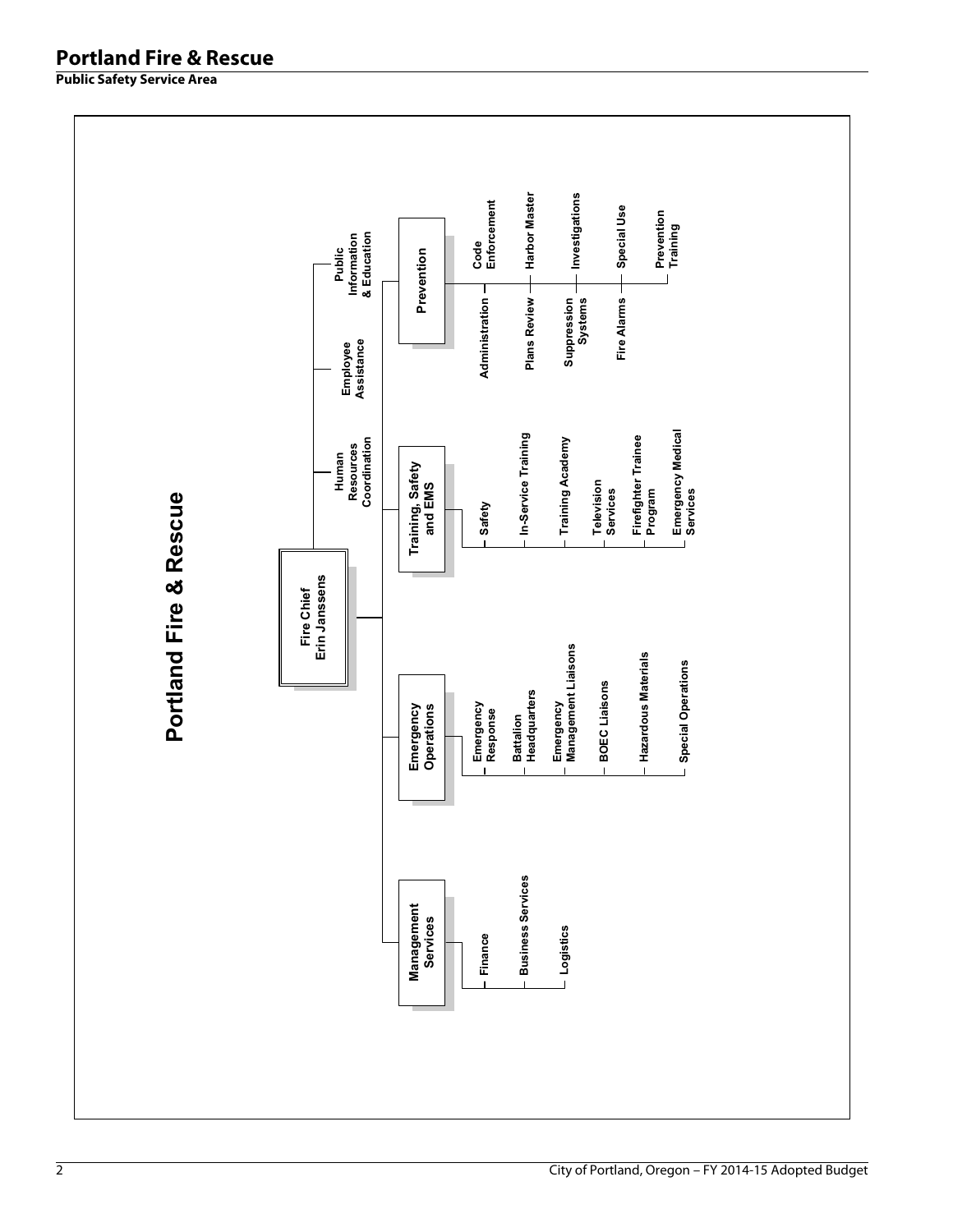# **Bureau Summary**

### **Bureau Mission**

Portland Fire & Rescue aggressively and safely protects life, property, and the environment.

- **Bureau Vision** The community we serve is safe from fire and other emergencies because of our leadership, preparedness, and responsiveness.
- **Bureau Principles** We save lives and property. We set high standards for our staff. We are highly trained. We are fiscally responsible. We are responsive to our customers. We are good neighbors.

## **Bureau Overview**

**Core Services** As an all-hazards emergency response agency, PF&R provides the public with critical safety services: 24/7 fire, medical, and other emergency incident response; fire prevention services (code enforcement and inspection, plan review, arson investigation); and life/safety public education. Efficient training, facilities, apparatus maintenance, technology, financial, and other functions are tightly integrated into all bureau operations and provide mission-critical support to frontline firefighters and inspectors providing essential services to our community. In FY 2012-13, PF&R responded to over 70,000 calls for emergency services requiring over 85,000 unit responses.

> In 2013, the Oregon Values and Beliefs Project conducted three statewide surveys asking questions about public policy priorities and willingness to support some increase in taxes or reallocation of funds from other services. From a list of 20 public policy preferences, 79% of Oregonians ranked public safety, such as police and fire protection, the second highest priority (education services were ranked first). Sixtyfive percent of Oregonians consider emergency and disaster preparedness important and would support some increase or reallocation in tax dollars to increase these services. Like Oregonians, Portland citizens place a high value on emergency response and services. In the City Auditor's citizen survey, Portland citizens consistently rate PF&R's services as good or very good.

**PF&R's Service Area** Portland Fire & Rescue (PF&R) is the largest fire and emergency services provider in the State of Oregon, serving the City of Portland and the regional metropolitan area. In addition to responding to fire, medical, and other emergency incidents, PF&R provides critical public safety services including fire prevention and public education. PF&R is usually first on scene for all emergencies and acts as an important safety net for those suffering from homelessness or without support systems. The FY 2014-15 Adopted Budget is \$106.7 million, with 715 full-timeequivalent (FTE) positions.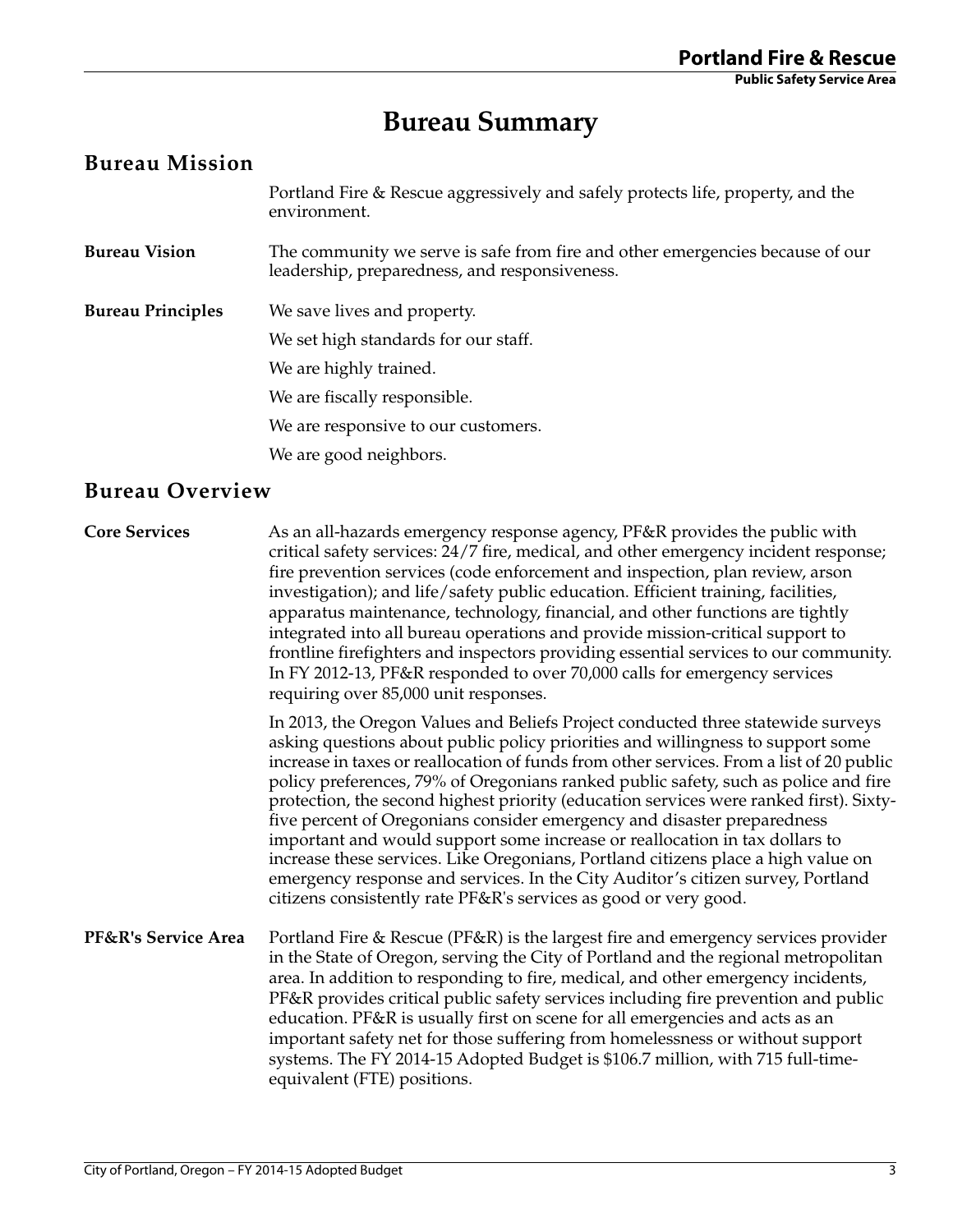| PF&R's emergency operations deployment model is a network of fire & rescue<br>stations with apparatus optimally positioned across PF&R's geographic service<br>area in order to maximize fire, medical, and other emergency service response<br>reliability, and to minimize response time and, therefore, community risk. PF&R's<br>30 fire & rescue stations provide emergency response 24 hours a day, 365 days a<br>year. Current station locations were determined after thorough analysis and data<br>modeling completed in 1997 by outside consultants and re-evaluated and<br>confirmed in 2006. All 30 operational fire & rescue stations are classified as essential<br>facilities by ORS 455.447, and 29 have been seismically upgraded or replaced.<br>Station 21's seismic upgrade is underway and funded by the 2010 GO Bond. |
|---------------------------------------------------------------------------------------------------------------------------------------------------------------------------------------------------------------------------------------------------------------------------------------------------------------------------------------------------------------------------------------------------------------------------------------------------------------------------------------------------------------------------------------------------------------------------------------------------------------------------------------------------------------------------------------------------------------------------------------------------------------------------------------------------------------------------------------------|
| PF&R provides cost efficiencies to the public through highly trained, all-hazards<br>fire $&$ rescue personnel, providing $24/7$ , 9-1-1 response services for all types of<br>emergency incidents. In addition, PF&R's core services are cost effective through<br>diligent, ongoing efforts to prevent emergencies from occurring through public<br>education and fire prevention, which includes plan review and code enforcement.<br>PF&R's firefighters, stations, apparatus, and specialized units provide economies of<br>scale and scope by serving as the lead agency on high-risk natural disasters (such<br>as earthquake, pandemics, floods, and landslides), and other catastrophic events<br>(such as Chemical, Biological, Radiological/Nuclear and Explosive (CBRNE),<br>building collapse and terrorist events).           |
| PF&R operates 28 engine companies, nine truck companies (including two quints),<br>four Rapid Response Vehicles (RRVs), and one heavy squad unit responding from<br>30 fire & rescue stations. Additional support is provided by other specialty units<br>that are cross staffed from on-duty resources. Special units include: water rescue,<br>marine response, urban wildland interface, structural/trench collapse, high-angle<br>rope rescue, foam response, CBRNE response, and hazardous materials (HazMat).<br>PF&Rs crew size for both engines and trucks is the minimum National Fire<br>Protection Agency (NFPA) guideline of four personnel.                                                                                                                                                                                    |
| Twenty-eight fire and rescue stations have a fire engine. Engines respond to a wide<br>variety of all-hazards incidents, including fires, emergency investigations, motor<br>vehicle accidents, and medical calls. An engine company is a firefighting and<br>rescue apparatus unit specializing in:<br>$\bullet$ Fire attack<br>Water supply and water pumping, capable of supplying up to 1,500 gallons of<br>water per minute<br>Lay-in fire hose lines<br>Advanced Life Support (ALS) paramedic units<br>All-hazards investigation and mitigation<br>Carry an array of small tools and EMS equipment                                                                                                                                                                                                                                    |
|                                                                                                                                                                                                                                                                                                                                                                                                                                                                                                                                                                                                                                                                                                                                                                                                                                             |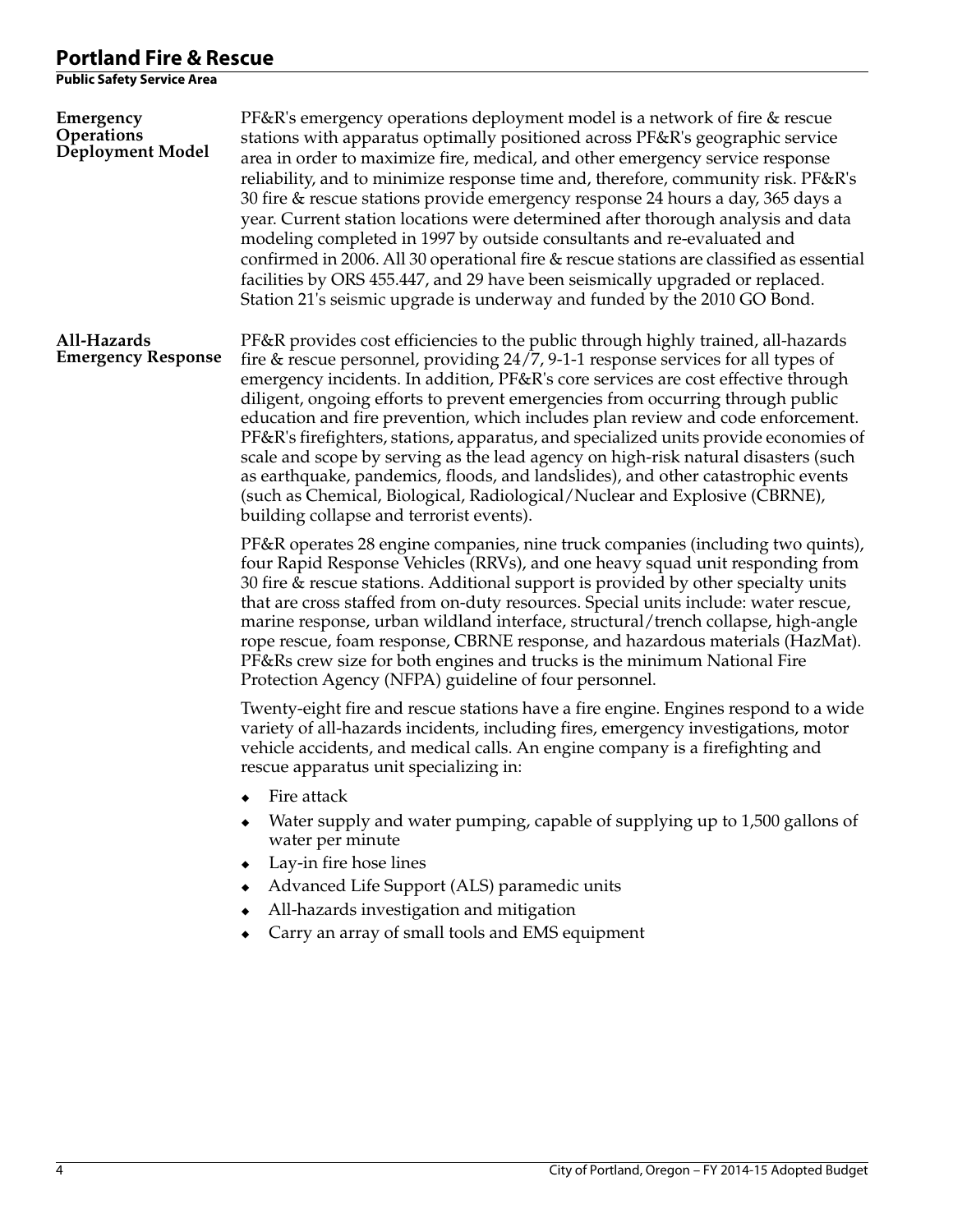Due to limited resources, only nine stations have a truck or quint company. PF&R's nine truck companies are strategically positioned across the geographic service area to improve response reliability and response times throughout the city. Each truck covers a much larger geographic area than the immediate Fire Management Area (FMA). A truck company is a firefighting and rescue apparatus unit specializing in:

- Ventilating super-heated toxic gases at fires enabling engine crews to attack fires
- Forcible entry
- Search and rescue of fire victims
- Laddering structures for emergency rescue access and egress
- Elevating master streams or bridging elevated distances
- Salvage and overhaul operations, including protection of property to prevent additional property damage during fires or to search for hidden fire, and securing structures
- Extrications using hydraulic spreaders and cutters at motor vehicle "pin-in" accidents including rail and transit, vehicle stabilization, and shoring
- Specialized saw work
- Provide lighting at emergency scenes

**Innovation and Efficiency Reconfigurations** In July 2013, PF&R identified two double-companies (stations with both an engine and a truck) that could be responsibly reconfigured into a single quint apparatus to continue to meet emergency response demands in those service areas. A quint is an apparatus assigned as a truck (aerial, limited ground ladders, saws, and rescue equipment) with water pumping capability and limited hose.

Keeping all fire & rescue stations open with four-person crews on apparatus is important to each and every neighborhood in order to provide critical emergency functions within national staffing and response standards, and as validated in the 1997 and 2006 TriData response studies adopted by Council. This service level helps maintain the City's Insurance Services Office (ISO) rating, which assists Portland residents with lower insurance premiums.

Over the last 15 years, PF&R has seen a 21% increase in emergency call volume citywide. When evaluating the demand for services in East Portland over the same time period, East Portland has experienced a 56% increase in fire and rescue calls.

Because of the overwhelming need for more resources, four Rapid Response Vehicles (RRV) were placed in service. Three RRVs operate in East Portland, and the fourth serves Old Town/China Town and North Portland. The RRV program focuses on lower-acuity healthcare or public assist calls, which account for approximately 5,000 responses annually, which equates to 7% of PF&R's incident total. RRVs travel Code 1 (no lights and sirens) to type codes triaged by BOEC to be a non-emergency. By responding to low-acuity calls, the RRV program improves the response reliability of critical four-person companies responding to fire, rescue, and medical calls where time and resources are critical. At the four stations where RRVs are deployed, response reliability has improved by approximately 8%.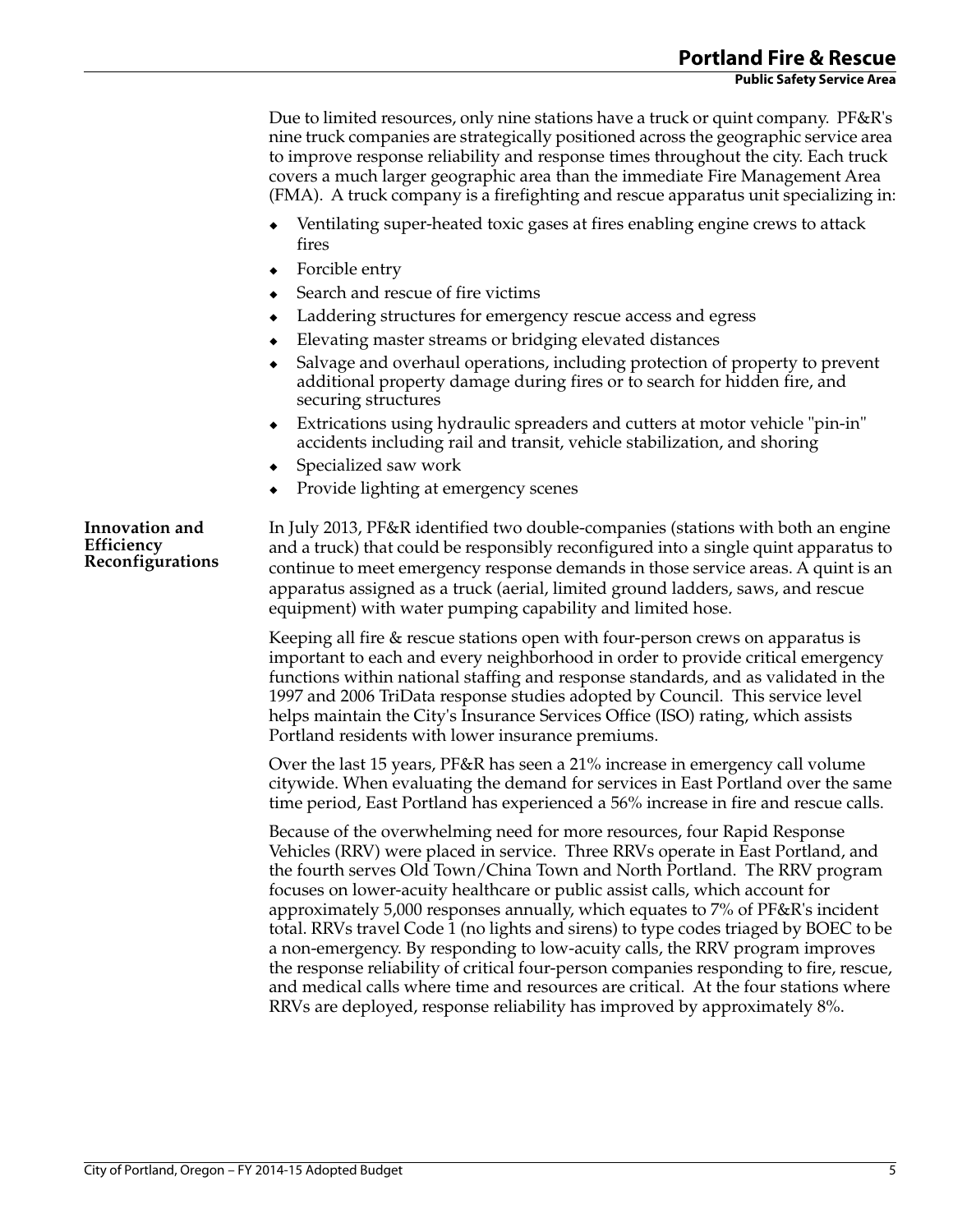A four-month Alternative Destination/Alternative Transport Pilot Program involving Multnomah and Clackamas counties began in November 2013. The purpose of the pilot program is to identify individual 9-1-1 callers that could be safely served in non-emergency department locations, such as urgent or primary care clinics. The pilot program will test whether lower acuity medical emergency 9- 1-1 callers can be safely and effectively triaged on scene with paramedic assessment and then receive non-emergency transport and care in a timely manner. The potential benefits of the program are improved patient outcomes, improved patient experience, and reduced costs to the healthcare system. If the pilot program proves successful, it will be expanded throughout the City and County and, like the RRV program, should have a similar positive effect on response reliability, response time, and advance equity.

Another way PF&R is advancing equity is using the RRVs to pilot a partnership with Healthshare of Oregon to improve health outcomes and reduce costs. As the expected outcome will likely benefit the entire healthcare system, PF&R and Multnomah County Emergency Medical Services (MCEMS) are looking to expand this pilot citywide.

## **Strategic Direction**

In November 2009, PF&R undertook a year-long process to create the bureau's 2010-2015 Strategic Plan. A Strategic Planning Steering Committee was formed, comprised of bureau leadership, staff, stakeholders, and community members, who oversaw the development process. Throughout this process, input was solicited from the public, employees, stakeholders, and various agencies using PF&R's services to ensure the Strategic Plan's goals achieve the community's needs and priorities. Adopted by the City Council on November 17, 2010, the 2010-2015 Strategic Plan consists of 18 goals which are organized around the following four strategic themes:

- Operational readiness and effectiveness
- Fire safety excellence
- Developing our workforce
- Maximizing financial resources

**Ongoing Funding of 26 Positions Currently Funded by the SAFER Grant**

As a result of FY 2013-14 budget reductions, 26 positions, the equivalent of two fire & rescue companies, were eliminated from PF&R's FY 2013-14 budget. To bridge this gap, PF&R applied for and received the federal 2013 Staffing for Adequate Fire and Emergency Response (SAFER) grant to fund the 26 positions. However, the grant will end in January 2016 and PF&R will need ongoing resources to continue the positions and the services provided.

Without restoring the ongoing funds for the 26 firefighter positions, PF&R will have to close two fire & rescue stations, eliminate two frontline fire & rescue companies or apparatus, and decrease on-duty staffing by eight firefighters.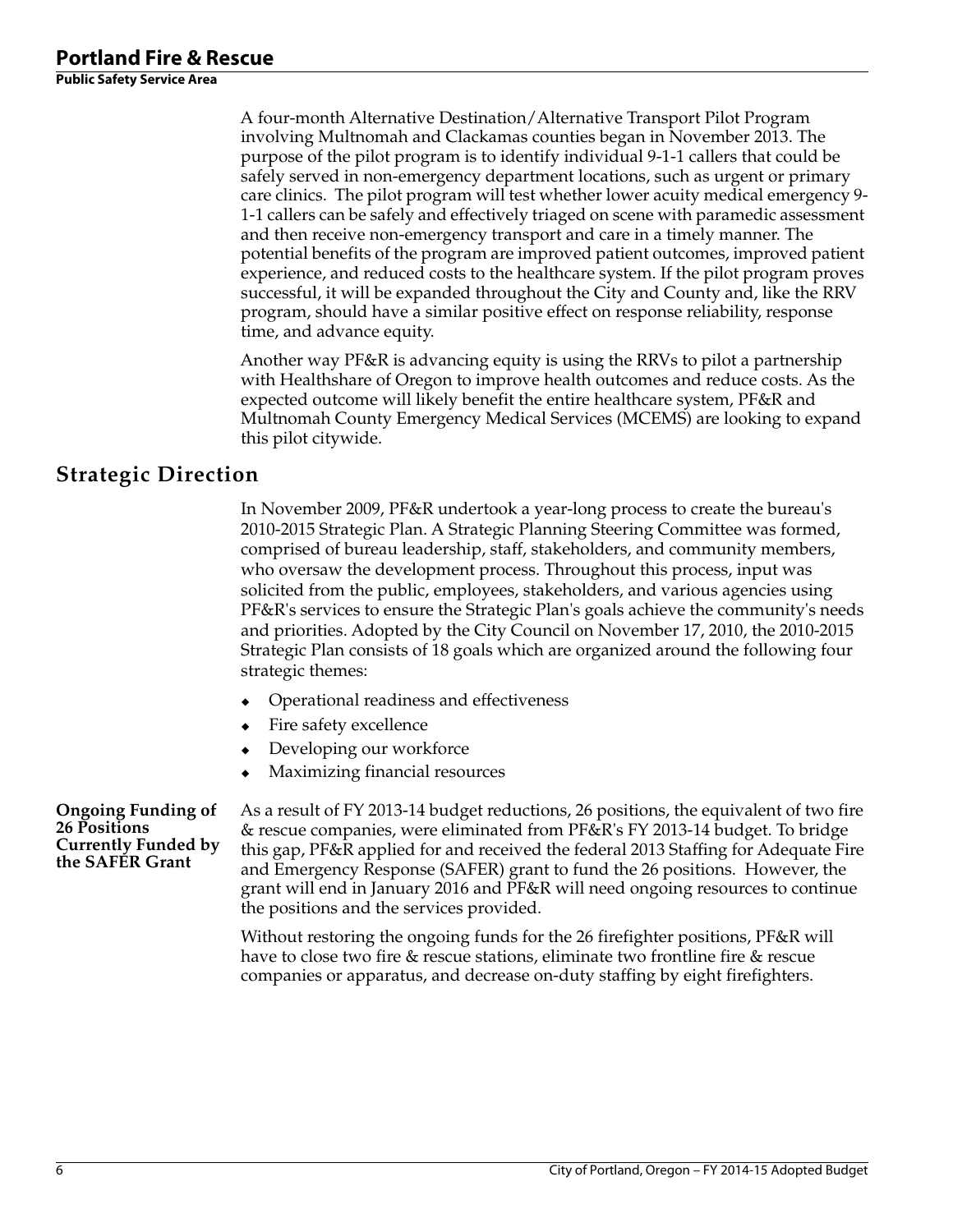#### **Response Reliability and Response Time** Emergency response reliability and response time are one of the most significant issues currently facing Portland Fire & Rescue (PF&R). Reliable and timely response is at the very core of PF&R's mission for emergency services, including fire, rescue, and medical emergencies. Due to budget reductions, PF&Rs emergency response resources have decreased while demand for services continues to rise. Unless permanent, ongoing funding is secured to support the current service level, PF&R's response reliability and response time will continue to erode.

Response time is a critical factor in both fire and medical response. Depending on materials and furnishings, fires double in size every minute. Flashover - spontaneous ignition of super-heated gases -- can occur within two to four minutes, igniting all materials in the area and causing exponential fire spread. Newer building materials and furnishings are loaded with petroleum products, and therefore, today's fires burn hotter and faster. Structural failure and collapse also occur more quickly. Newer materials have a higher density of toxic or carcinogenic gases; released quickly, these gases can overcome an individual, negatively affecting their ability to escape and complicating a firefighters ability to execute a rescue.

## **Summary of Budget Decisions**

The FY 2014-15 Adopted Budget maintains existing service levels and allocates additional resources to PF&R to fund the Safety Chief position eliminated in FY 2013-14 and adds the carryover money from the Innovation Fund to implement the CPR technology, Pulse Point.

| Restoration | <b>Safety Chief Position</b>                                                                                                                                                                                                                                                                                                                                                                                                                                                                                                                                                                                                                                                                                                                                          |
|-------------|-----------------------------------------------------------------------------------------------------------------------------------------------------------------------------------------------------------------------------------------------------------------------------------------------------------------------------------------------------------------------------------------------------------------------------------------------------------------------------------------------------------------------------------------------------------------------------------------------------------------------------------------------------------------------------------------------------------------------------------------------------------------------|
|             | The Safety Chief provides centralized management of all bureau safety prevention,<br>compliance and training matters. Considering the risks and exposures firefighters<br>are exposed to, the Safety Chief significantly decreases the risk to both firefighters<br>and the City's liability. The FY 2014-15 Adopted Budget adds \$167,430 in ongoing<br>General Fund resources.                                                                                                                                                                                                                                                                                                                                                                                      |
| Carryover   | <b>CPR Technology and Education</b>                                                                                                                                                                                                                                                                                                                                                                                                                                                                                                                                                                                                                                                                                                                                   |
|             | \$108,000 in General Fund dollars are carried over from FY 2013-14 for CPR-oriented<br>technology and education resources to improve the cardiac survival rate. This one-<br>time funding will implement Pulse Point, a smart phone app that notifies<br>subscribing citizen volunteers that a cardiac arrest has occurred close nearby, and<br>where the nearest defibrillator is located. Volunteers have the ability to respond to<br>the event and commence CPR and/or utilize a defibrillator, until emergency<br>responders arrive to begin advanced life support measures. This funding provides<br>CPR classes, which will be made available to all Portland neighborhoods and<br>provides funding for outreach efforts for both Pulse Point and CPR classes. |
| Reduction   | <b>OMF Interagency - ADA and Civil Rights Program Transfer</b>                                                                                                                                                                                                                                                                                                                                                                                                                                                                                                                                                                                                                                                                                                        |
|             | The package reflects a decrease of \$18,379 in ongoing resources and \$10,847 in one-<br>time resources resulting from the move of the Americans with Disabilities Act and                                                                                                                                                                                                                                                                                                                                                                                                                                                                                                                                                                                            |

g resources and \$10,847 in oneicans with Disabilities Act and Civil Rights Program from the Office of Management and Finance to the Office of Equity and Human Rights. An adjustment to the bureau's General Fund discretionary resources was made to balance to the decreased costs.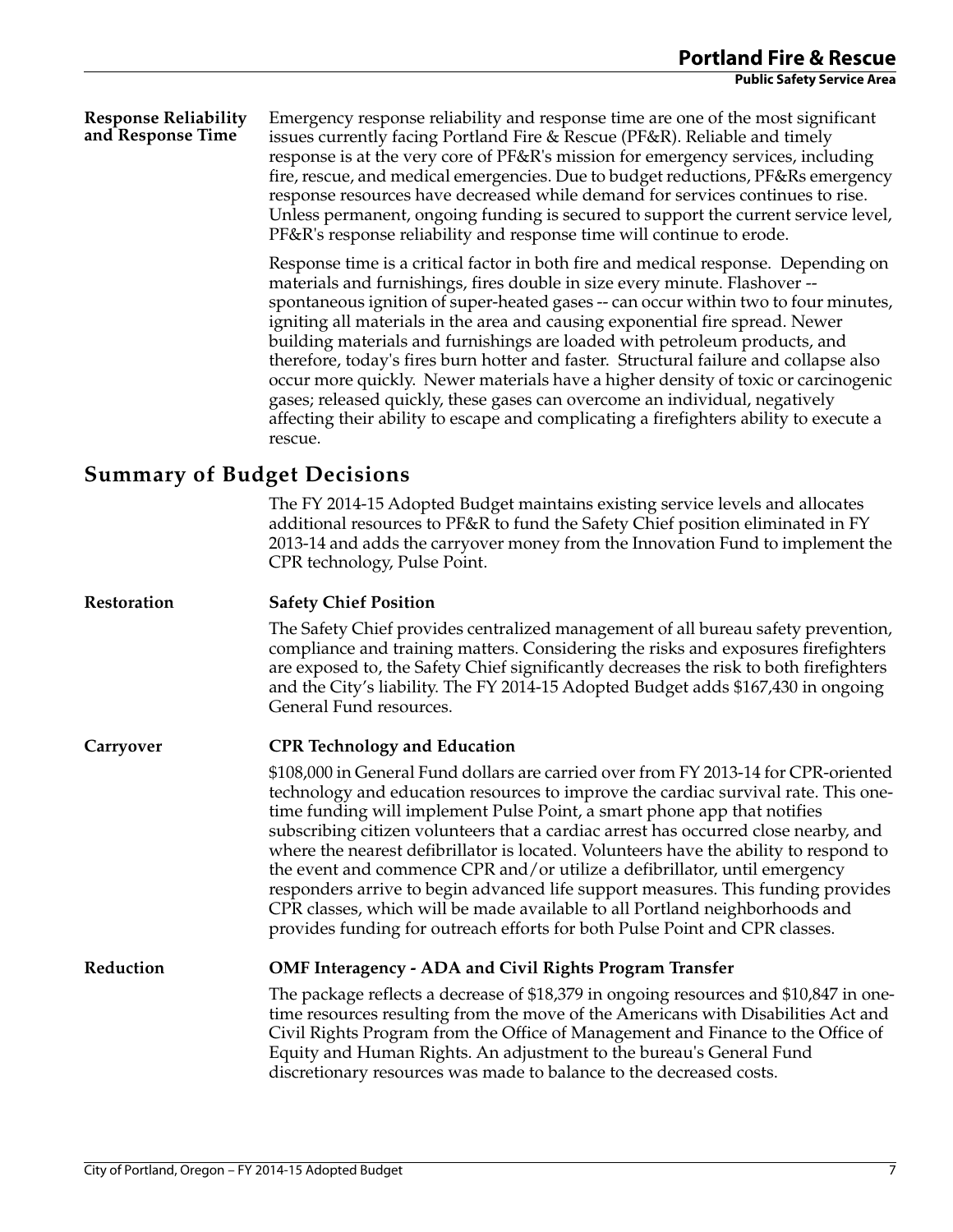**Public Safety Service Area** 

#### **Budget Note Medical Response Services**

Council directs Portland Fire & Rescue to reconsider the City's role and potential reimbursement in regards to emergency medical response; including medical response services operating under a City supervising physician. Portland Fire & Rescue shall report its recommendations in a Council work session prior to December 31, 2014.

# **Capital Budget**

# **Capital Summary**

| <b>CIP Highlights</b>                  | The bureau's CIP budget supports the replacement of Portland Fire & Rescue's<br>emergency response apparatus. In accordance with the General Obligation (GO)<br>Bond measure passed in November 2010, the bond proceeds fund the replacement<br>of fire apparatus through FY 2015-16. A total of \$19.8 million is dedicated to<br>apparatus, and approximately \$6.7 million is budgeted in FY 2014-15.                                                                                                                                                  |
|----------------------------------------|-----------------------------------------------------------------------------------------------------------------------------------------------------------------------------------------------------------------------------------------------------------------------------------------------------------------------------------------------------------------------------------------------------------------------------------------------------------------------------------------------------------------------------------------------------------|
| <b>Major Issues</b>                    | Portland Fire & Rescue does not anticipate any major capital issues in the next five<br>years. As apparatus replacement is funded with bond proceeds, there are no<br>identified financial constraints that could impact timely replacement.                                                                                                                                                                                                                                                                                                              |
| <b>Changes from Prior</b><br>Year      | The amount of funds allocated for FY 2014-15 is in line with prior years' budgets.<br>The FY 2014-15 CIP budget includes funding for four engines, two trucks, and two<br>rehab/air units.                                                                                                                                                                                                                                                                                                                                                                |
| <b>Council Goals and</b><br>Priorities | The FY 2014-15 CIP supports the Council goal of protecting the most basic City<br>services: public safety. The City of Portland is committed to maintaining a high<br>quality of public safety infrastructure for fire, police, and emergency response. The<br>Council resolution referring the measure to voters to provide funding for apparatus<br>replacement references the City's commitment to maintaining emergency response<br>vehicles for the safety of the public and firefighters adequate to protect life,<br>property and the environment. |
| Criteria                               | The criteria the bureau uses to determine when a piece of emergency apparatus<br>should be replaced is dependent on the vehicles age and mileage. Currently,<br>frontline fire Engines and Trucks are replaced after 15 years or 120,000 miles and<br>then kept in reserve status for an additional 5 years.                                                                                                                                                                                                                                              |

# **Capital Planning & Budgeting**

**Capital Planning Process** Portland Fire & Rescue's capital planning process for the apparatus replacement project uses the apparatus replacement schedule that is developed and maintained by staff to determine when a specific emergency response vehicle is due for replacement. Prior to the passage of the bond, Portland Fire & Rescue was not able to replace apparatus as needed because of decreased General Fund resources. With dedicated GO bond proceeds, the bureau will be current with the apparatus replacement schedule.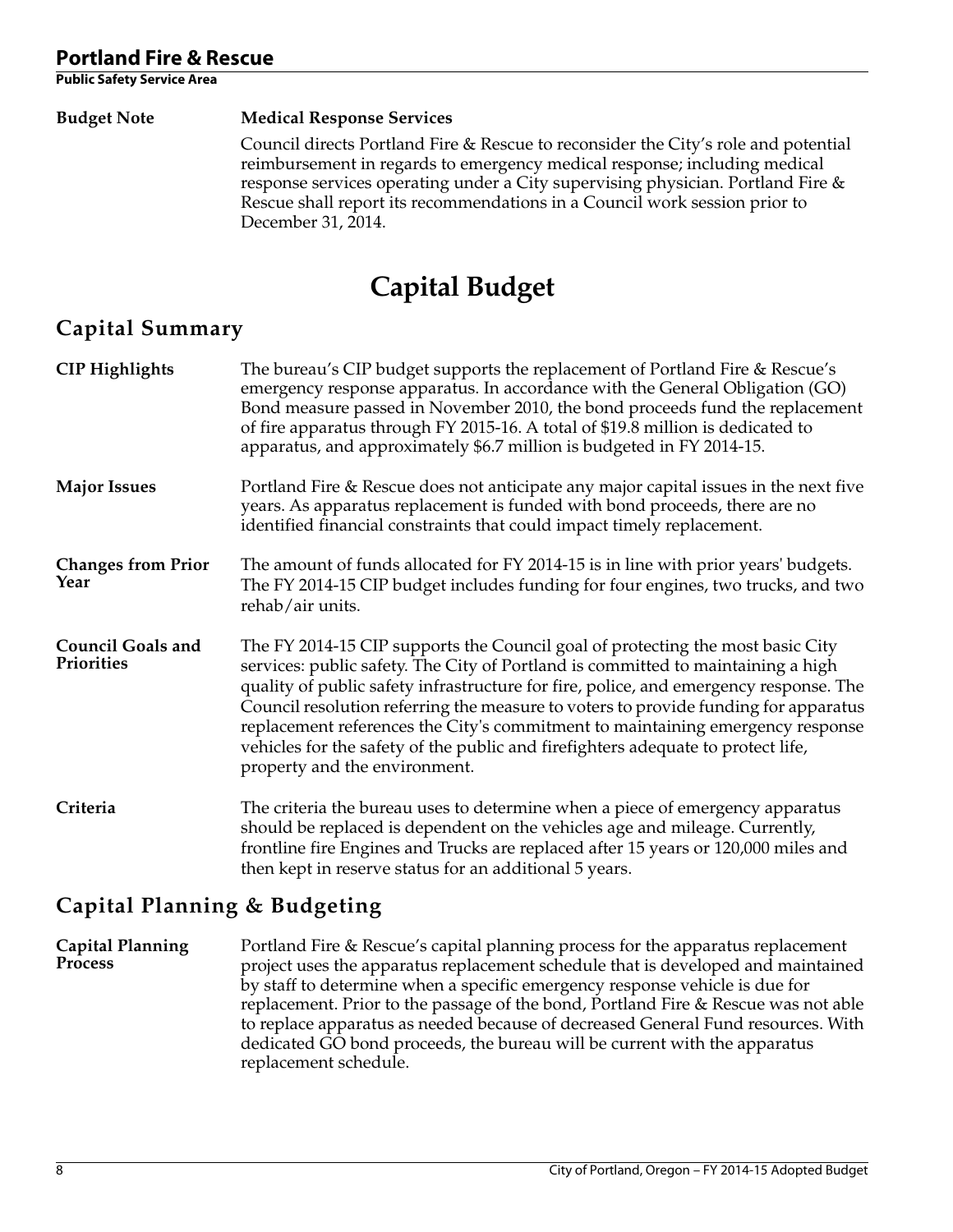| <b>Financial Forecast</b><br>Overview               | The apparatus replacement financial forecast is based on the 15-year-or-120,000-<br>mile replacement criteria, age and mileage of the current front-line apparatus,<br>projected apparatus usage and purchase costs. The 2010 Public Safety GO Bond<br>program and Portland Fire & Rescue's ongoing budget will provide adequate<br>funding for the bureau to meet its fire apparatus replacement schedule over the 15<br>years since the passage of the bond measure. |
|-----------------------------------------------------|------------------------------------------------------------------------------------------------------------------------------------------------------------------------------------------------------------------------------------------------------------------------------------------------------------------------------------------------------------------------------------------------------------------------------------------------------------------------|
| <b>Asset Management</b><br>and Replacement<br>Plans | The FY 2014-15 apparatus replacement project is part of PF&R's 15-year apparatus<br>replacement plan, which calls for replacement of all frontline fire engines and<br>trucks after 15 years or 120,000 miles. Once an apparatus reaches these thresholds,<br>the unit is rotated into reserve status for a period of at least five years, providing<br>great cost efficiencies to the City.                                                                           |
| <b>Capital Programs and Projects</b>                |                                                                                                                                                                                                                                                                                                                                                                                                                                                                        |
|                                                     | Maintaining a high quality fleet of emergency response apparatus is essential for<br>PF&R to provide core services of protecting life, property, and the environment.<br>Through the 2010 GO Bond levy, PF&R has acquired an aerial tillered fire truck, a<br>heavy rescue squad, four Rapid Response Vehicles and two fireboats. An additional<br>twenty frontline apparatus are designated for replacement in accordance with                                        |

| Capital Program<br>Description | Portland Fire & Rescue (PF&R) has one ongoing capital project -- apparatus<br>replacement -- for FY 2014-15. In November 2010, the citizens of Portland approved<br>a GO Bond measure in the amount of \$72,400,000, of which \$19,800,000 is dedicated<br>for fire apparatus replacement and \$7,900,000 is earmarked for the construction of<br>Station 21. The bond proceeds fund the replacement of fire apparatus through FY<br>2015-16. The Station 21 project is not included in PF&R's budget and is managed by<br>the Office of Management and Finance. |
|--------------------------------|------------------------------------------------------------------------------------------------------------------------------------------------------------------------------------------------------------------------------------------------------------------------------------------------------------------------------------------------------------------------------------------------------------------------------------------------------------------------------------------------------------------------------------------------------------------|
|                                |                                                                                                                                                                                                                                                                                                                                                                                                                                                                                                                                                                  |

PF&R's replacement plan as approved in the GO Bond.

- **Funding Sources** The apparatus replacement project is funded by the GO Bond for the next three years and General Fund ongoing discretionary resources thereafter.
- **Net Operating and Maintenance Costs** Fire apparatus maintenance is included in PF&R's operating budget. Timely apparatus replacement should stabilize maintenance costs.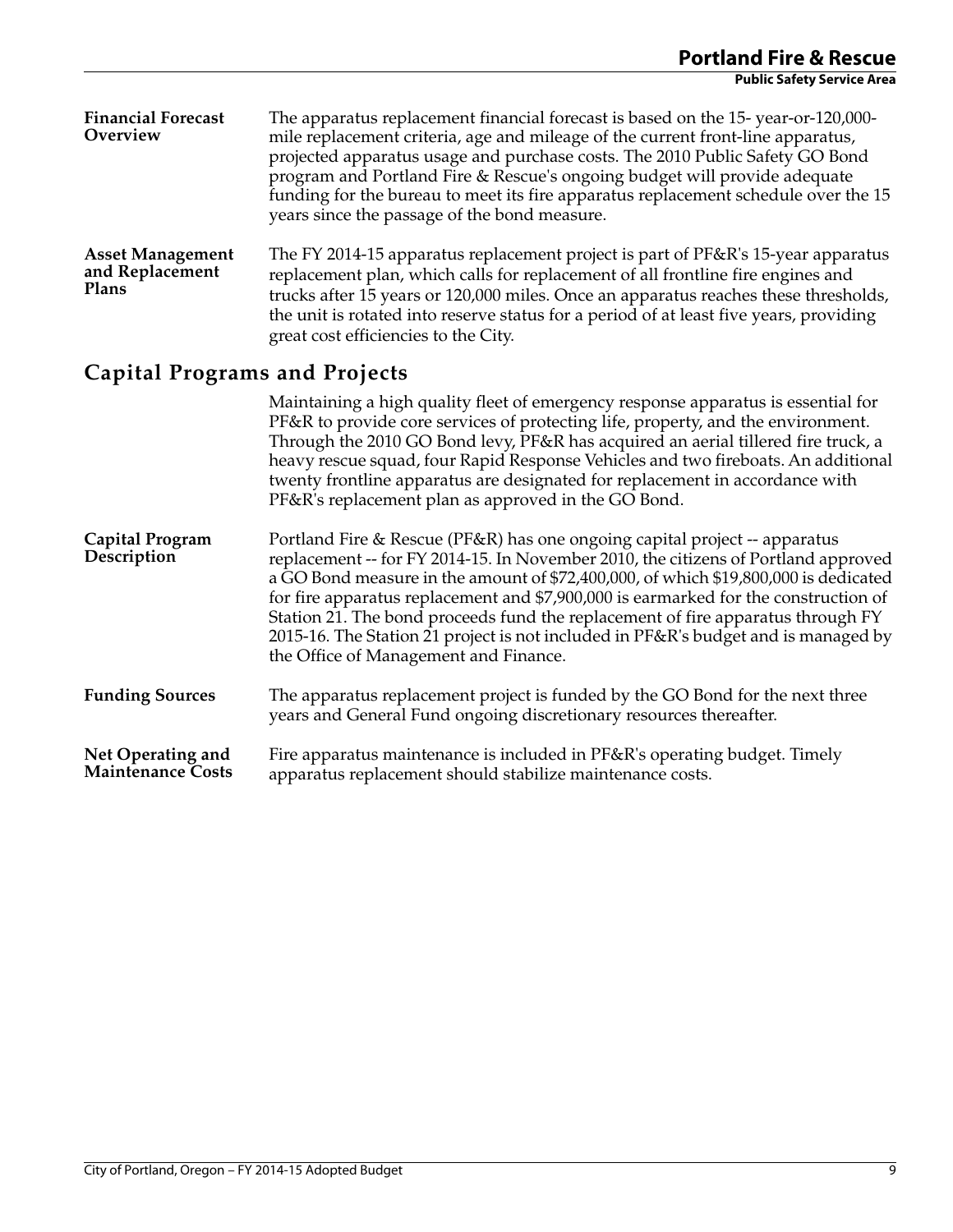# **Administration & Support**

**Description** PF&R's Administration & Support is comprised of the following: Chief's Office, Management Services Division, and the Training Division.

#### **Chief's Office**

The Chief's Office provides overall direction and management of PF&R. The Chief ensures PF&R complies with federal, state, and local regulations in the areas of fire suppression, emergency medical services, fire prevention, investigation, and disaster mitigation. The Chief also oversees grant opportunities, human resources, employee assistance, and the communications group.

Human resource functions include employee selection and retention, diversity development, performance management, appraisal improvement, labor relations, HR investigations, and dispute resolution. Employee assistance programs support PF&R's human resources by specializing in confidential counseling that assists firefighters dealing with the immediate and long-term emotional impact of emergencies encountered in the line of duty and their personal lives. Employee assistance programs ultimately ensure fewer disruptions to the workplace.

The communications group is a consolidation of PF&R's public education efforts, public information/media liaison responsibilities, and workforce diversity/ recruitment goals into one section reporting to the Chief. The communications group coordinates community outreach activities, including prevention and safety education. Fire Inspectors partner with local schools and senior organizations to provide direct outreach and education.

The communications group manages the following:

- Historic Belmont Firehouse & Safety Learning Center
- Youth Firesetting Intervention Program
- Smoke Alarm Program
- Multi-year Campaign Against Illegal Fireworks
- Firefighter Recruitment
- Landlord Training Program
- Outreach and education programs for schools and seniors

#### **Management Services Division**

The Management Services Division (MSD) provides administrative staff and resources in support of emergency operations and all PF&R programs and services. MSD consists of two programs, Logistics and Business Operations.

Logistics provides critical support to Emergency Operations, ensuring that PF&R is continually ready for 24/7 emergency response. Specifically, vital functions performed by Logistics include the following:

- Portland Fire & Rescue facility maintenance and repair
- Fire apparatus maintenance
- Personal Protection Equipment (PPE) purchase and maintenance
- Emergency and station operating supplies procurement and distribution
- Tools and equipment purchase and repair.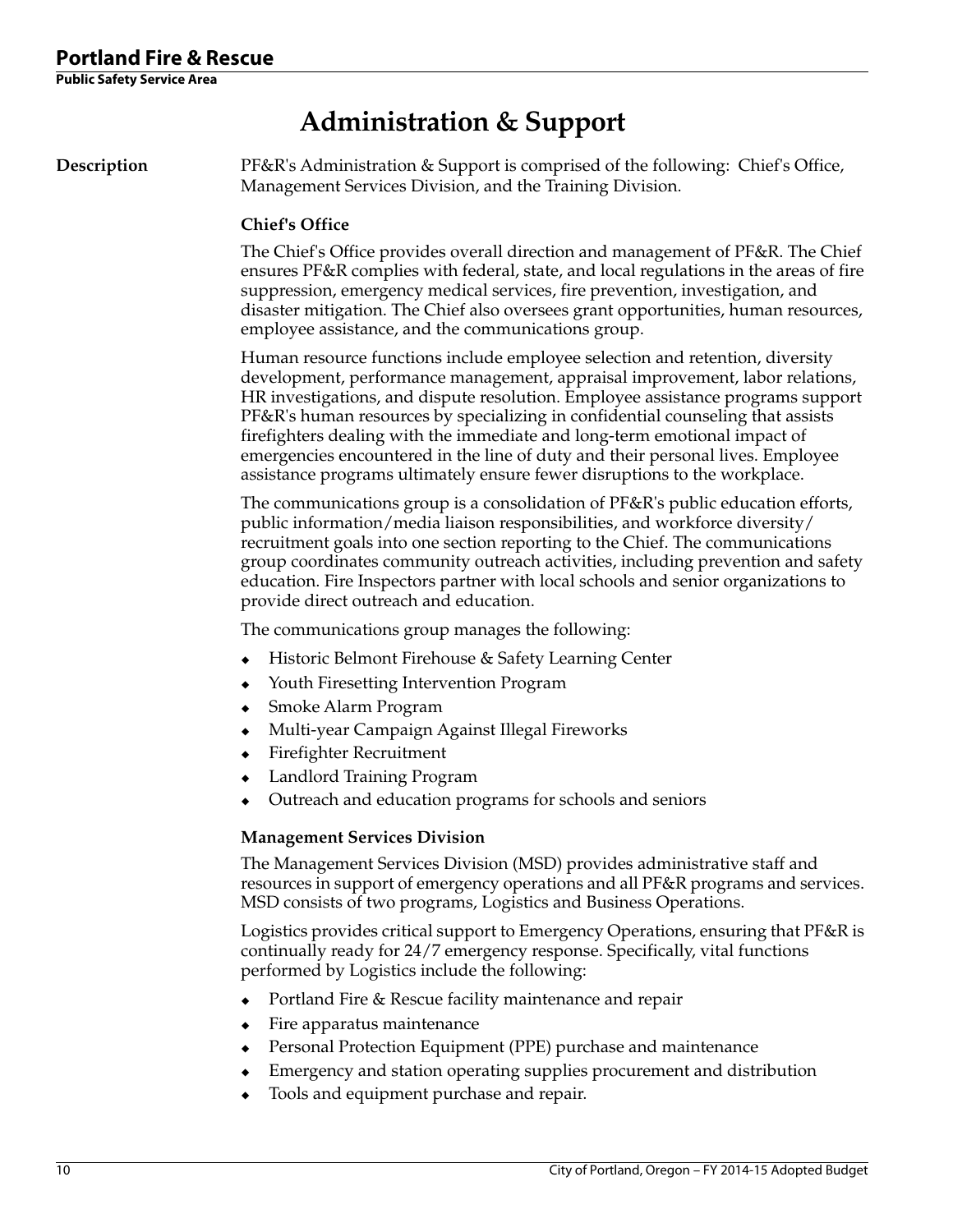Business Operations ensures compliance with all City financial, budgetary, payroll, procurement, and technology policies and procedures. Services provided include:

- Strategic Plan development, coordination, and implementation reporting
- Financial monitoring and projections
- Grant compliance coordination and oversight
- Contract management
- Position control, personnel administration and payroll processing

#### **Training Division**

This division ensures all firefighters have the knowledge, skills, and physical abilities to perform safely and effectively. This division delivers in-service training on new techniques and equipment, ongoing training to meet mandatory training and recertification requirements for state and federal agencies, and new firefighter recruit training.

Within the Training Division, the in-service training group delivers continuing education and training to ensure:

- All incumbent firefighters have the knowledge, skills, and physical abilities to perform their jobs safely and effectively
- Compliance with changing federal and state requirements
- New firefighter recruits have the knowledge and skills needed to perform their jobs safely and meet federal, state, and City requirements
- Review of all injuries and accidents and ensures compliance with Occupational Safety & Health Administration (OSHA)

**Goals** Subprograms within Administration & Support align with the following City goals:

- Ensure a safe and peaceful community
- Promote economic vitality and opportunity
- Improve the quality of life in neighborhoods
- Protect and enhance the natural and built environment
- Deliver efficient, effective, and accountable municipal services

Subprograms within Administration & Support uphold the following budget priorities:

- ◆ Emergency Preparedness
- Complete Neighborhoods

Subprograms within Administration & Support align with the four 2010-2015 Strategic Plan themes:

- Operational Readiness & Effectiveness
- Fire Safety Excellence
- Maximizing financial resources
- Developing our workforce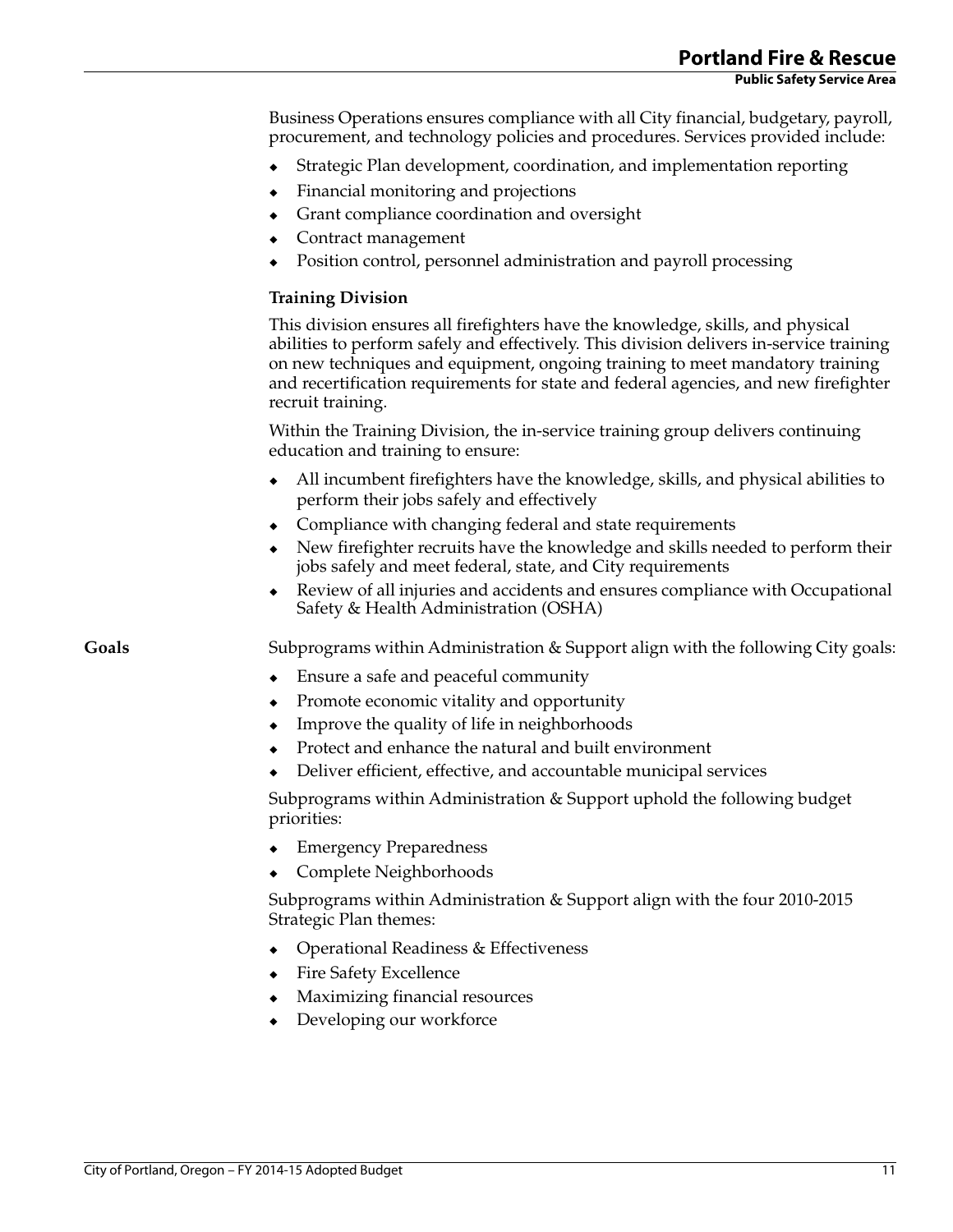**Public Safety Service Area** 

| Performance                                  | PF&R has successfully completed the fire & rescue station renovation program,<br>which was financed by the 1998 voter-approved General Obligation Bond. The<br>program has successfully achieved the following goals: seismically upgrading fire<br>& rescue stations, renovating facilities to be more functional and ADA accessible,<br>and providing accommodations for both female and male firefighters.<br>The Chief's Office and MSD are managing the implementation of a second GO<br>Bond program that was approved by voters in November 2010. The bond proceeds<br>provide funding for fire apparatus replacement over the next five years and the re-<br>construction cost of Station 21. The construction of a new Station 21 is underway<br>and will be competed in 2014. |                         |                         |                         |                         |                         |  |  |
|----------------------------------------------|-----------------------------------------------------------------------------------------------------------------------------------------------------------------------------------------------------------------------------------------------------------------------------------------------------------------------------------------------------------------------------------------------------------------------------------------------------------------------------------------------------------------------------------------------------------------------------------------------------------------------------------------------------------------------------------------------------------------------------------------------------------------------------------------|-------------------------|-------------------------|-------------------------|-------------------------|-------------------------|--|--|
|                                              |                                                                                                                                                                                                                                                                                                                                                                                                                                                                                                                                                                                                                                                                                                                                                                                         |                         |                         |                         |                         |                         |  |  |
|                                              | In October 2013, all stations began collecting additional data regarding the specific<br>outcomes of critical interventions. The purpose of this collection is to: 1) improve<br>education regarding the specific interventions that PF&R performs on a daily basis;<br>and 2) ultimately improve survival outcomes. This data will provide valuable<br>information for future operational analyses and budget decisions.                                                                                                                                                                                                                                                                                                                                                               |                         |                         |                         |                         |                         |  |  |
|                                              | In FY 2012-13, MSD completed the purchase and outfitting of one truck and one<br>heavy rescue. MSD also provided oversight on construction of two fireboats, which<br>will be operationally ready in late 2014. The fire apparatus replacement portion of<br>the 2010 GO Bond will be completed in 2016.                                                                                                                                                                                                                                                                                                                                                                                                                                                                                |                         |                         |                         |                         |                         |  |  |
|                                              | PF&R completed over 7,000 hours of community outreach and partnership<br>activities in FY 2012-13, connecting with over 13,000 citizens.                                                                                                                                                                                                                                                                                                                                                                                                                                                                                                                                                                                                                                                |                         |                         |                         |                         |                         |  |  |
|                                              | The Historic Belmont Firehouse & Safety Learning Center had over 7,000 visitors in<br>calendar year 2013.                                                                                                                                                                                                                                                                                                                                                                                                                                                                                                                                                                                                                                                                               |                         |                         |                         |                         |                         |  |  |
|                                              | The Training Division completed almost 74,000 hours of training for sworn<br>personnel in FY 2012-13, ensuring that all firefighters have the current knowledge,<br>skills and physical abilities to perform their jobs safely, effectively, and comply with<br>federal and state requirements.                                                                                                                                                                                                                                                                                                                                                                                                                                                                                         |                         |                         |                         |                         |                         |  |  |
| <b>Changes to Services</b><br>and Activities | PF&R's FY 2014-15 Adopted Budget restores the Chief Safety Officer eliminated in<br>FY 2013-14 due to budget reductions. Restoring the Safety Chief will ensure all<br>responsibilities are fulfilled, emergency scene operations are improved, recognized<br>fire industry standards are met, and the City's overall legal liability is reduced.                                                                                                                                                                                                                                                                                                                                                                                                                                       |                         |                         |                         |                         |                         |  |  |
| FTE & Financials                             |                                                                                                                                                                                                                                                                                                                                                                                                                                                                                                                                                                                                                                                                                                                                                                                         | Actual<br>FY 2011-12    | Actual<br>FY 2012-13    | Revised<br>FY 2013-14   | Proposed<br>FY 2014-15  | Adopted<br>FY 2014-15   |  |  |
| <b>FTE</b>                                   |                                                                                                                                                                                                                                                                                                                                                                                                                                                                                                                                                                                                                                                                                                                                                                                         | 88.90                   | 77.57                   | 75.07                   | 87.60                   | 88.60                   |  |  |
| <b>Expenditures</b><br>Chief's Office        |                                                                                                                                                                                                                                                                                                                                                                                                                                                                                                                                                                                                                                                                                                                                                                                         |                         |                         |                         |                         |                         |  |  |
| <b>Management Services</b>                   |                                                                                                                                                                                                                                                                                                                                                                                                                                                                                                                                                                                                                                                                                                                                                                                         | 1,193,133<br>15,695,918 | 1,840,501<br>19,735,302 | 1,506,153<br>20,453,537 | 1,657,554<br>18,610,673 | 1,657,554<br>18,581,447 |  |  |
| Training and Safety                          |                                                                                                                                                                                                                                                                                                                                                                                                                                                                                                                                                                                                                                                                                                                                                                                         | 5,499,430               | 4,014,182               | 3,287,138               | 5,315,145               | 5,590,575               |  |  |
| <b>Total Expenditures</b>                    | 22,388,481<br>25,829,576<br>25,589,985<br>25,246,828<br>25,583,372                                                                                                                                                                                                                                                                                                                                                                                                                                                                                                                                                                                                                                                                                                                      |                         |                         |                         |                         |                         |  |  |

#### **Effectiveness**

 **Performance** 

| <b>ffectiveness</b>                                      |     |     |     |     |     |
|----------------------------------------------------------|-----|-----|-----|-----|-----|
| Percentage of residents rating service good or very good | 87% | 87% | 87% | 87% | 87% |

 **Actual FY 2011-12** 

 **Actual FY 2012-13**   **Yr End Est. FY 2013-14** 

 **Base FY 2014-15** 

 **Target FY 2014-15**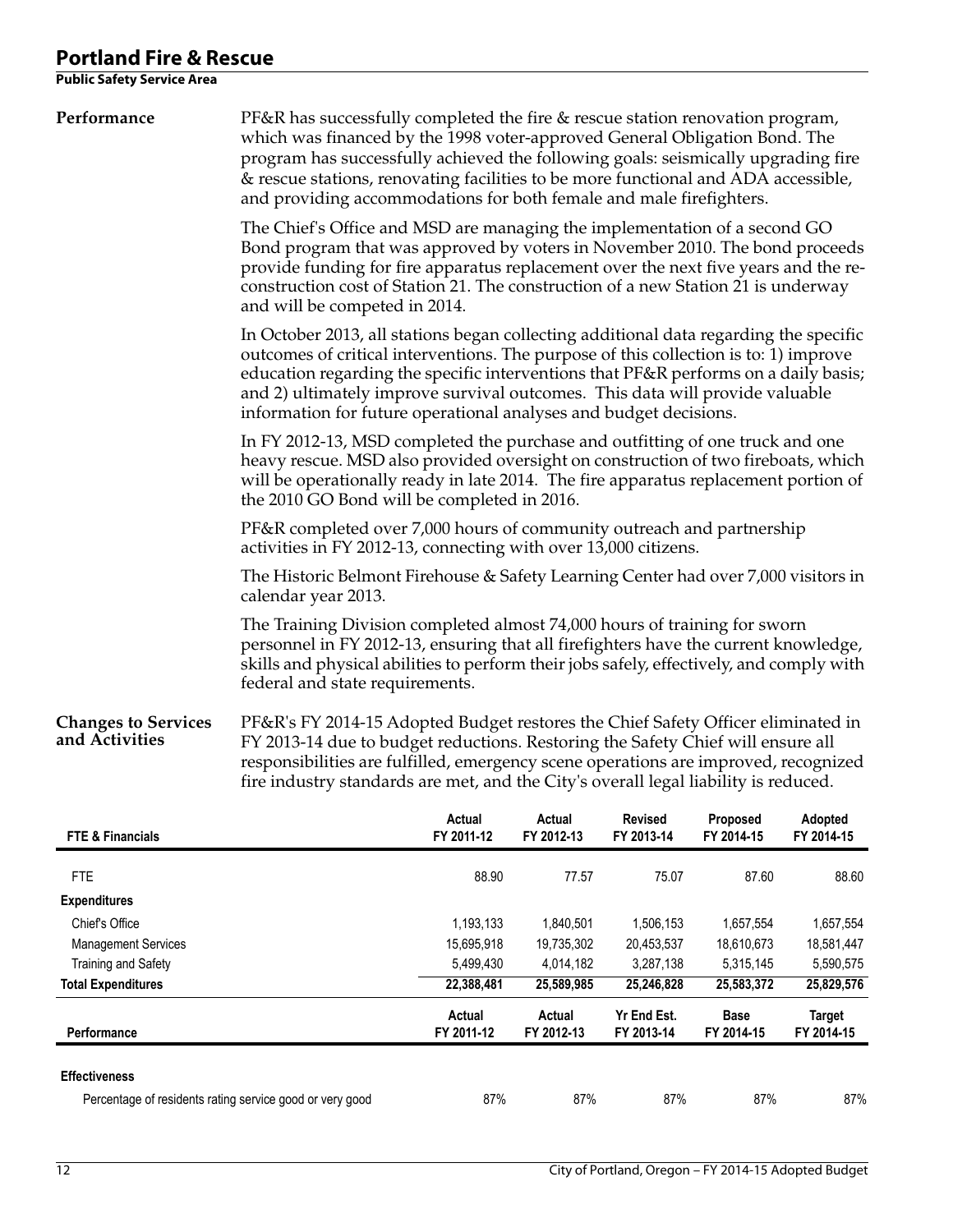| Performance                                                            | Actual<br>FY 2011-12 | Actual<br>FY 2012-13 | Yr End Est.<br>FY 2013-14 | <b>Base</b><br>FY 2014-15 | <b>Target</b><br>FY 2014-15 |
|------------------------------------------------------------------------|----------------------|----------------------|---------------------------|---------------------------|-----------------------------|
| <b>Efficiency</b>                                                      |                      |                      |                           |                           |                             |
| Average age of frontline engines                                       | 8.50                 | 9.90                 | 8.00                      | 9.00                      | 9.00                        |
| Average age of frontline trucks                                        | 11.40                | 11.30                | 6.00                      | 7.00                      | 7.00                        |
| Average miles on frontline engines                                     | 85.979               | 92.540               | 80.000                    | 86,000                    | 86,000                      |
| Average miles on frontline trucks                                      | 80.159               | 76.115               | 55.000                    | 60.000                    | 60.000                      |
| Workload                                                               |                      |                      |                           |                           |                             |
| Number of frontline emergency vehicles                                 | 78                   | 76                   | 76                        | 76                        | 76                          |
| Hours of in-service training                                           | 71.694               | 73.761               | 74.000                    | 74.000                    | 74.000                      |
| Hours of community outreach/partnership activiti                       | 7.131                | 7.018                | 7.000                     | 7.000                     | 7.000                       |
| Citizens contacted during community outreach/partnership<br>activities | 10,206               | 13,386               | 14,000                    | 15,000                    | 15,000                      |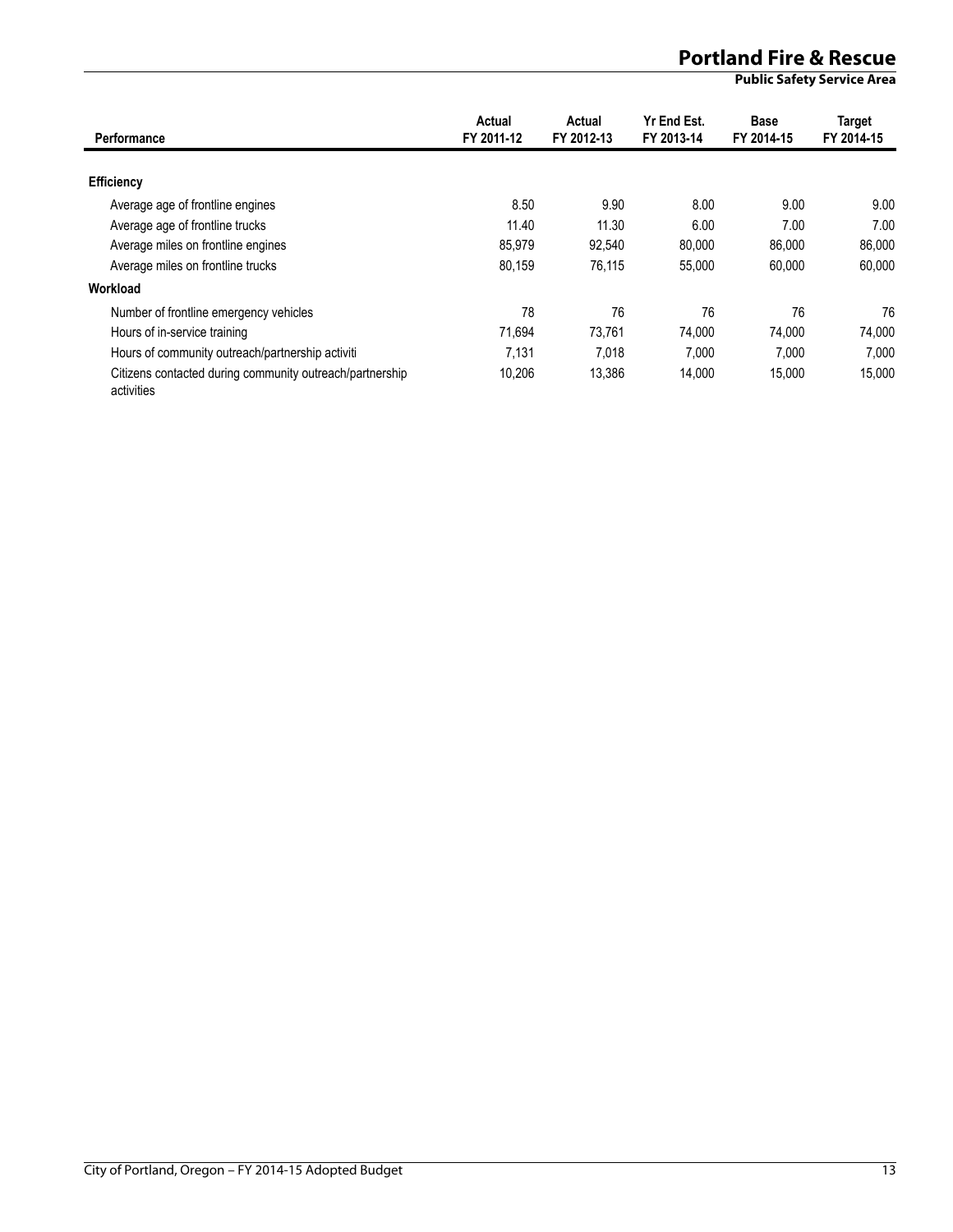# **Emergency Operations**

| Description | Emergency response is PF&R's primary mission and the most critical and visible<br>service the bureau provides to the community. Emergency Operations response is<br>the primary means by which the bureau saves lives and property for the people<br>who live, work, and visit our community.                                                                                                                        |  |  |  |  |
|-------------|----------------------------------------------------------------------------------------------------------------------------------------------------------------------------------------------------------------------------------------------------------------------------------------------------------------------------------------------------------------------------------------------------------------------|--|--|--|--|
|             | In FY 2012-13, PF&R responded on 9,642 calls reporting fire conditions or a<br>suspicious fire situation. Of these reported fires, 2,147 were actual fires requiring<br>extinguishment. It is imperative that PF&R responds quickly to effectively handle<br>any reported fire threat before it grows exponentially to threaten lives and property.                                                                  |  |  |  |  |
|             | As an efficiency to taxpayers, all PF&R firefighters assigned to emergency response<br>are certified as Emergency Medical Technicians, with approximately 150 of these<br>members holding an additional Paramedic certification. This configuration allows<br>PF&R to provide Advanced Life Support (ALS) from each of the 30 fire & rescue<br>stations. EMS comprises approximately 70% of all emergency responses. |  |  |  |  |
|             | Additional highly specialized support is provided by PF&R specialty units that are<br>cross staffed from on-duty resources. Specialty units include: water rescue, marine<br>response, urban wild land interface, structural/trench collapse, high-angle rope<br>rescue, foam response, Chemical, Biological, Radiological/Nuclear and Explosive<br>(CBRNE) response, and hazardous materials.                       |  |  |  |  |
| Goals       | Emergency Operations aligns with the following City goals:                                                                                                                                                                                                                                                                                                                                                           |  |  |  |  |
|             | Ensure a safe and peaceful community<br>٠                                                                                                                                                                                                                                                                                                                                                                            |  |  |  |  |
|             | Promote economic vitality and opportunity<br>٠                                                                                                                                                                                                                                                                                                                                                                       |  |  |  |  |
|             | Improve the quality of life in neighborhoods                                                                                                                                                                                                                                                                                                                                                                         |  |  |  |  |
|             | Protect and enhance the natural and built environment                                                                                                                                                                                                                                                                                                                                                                |  |  |  |  |
|             | Deliver efficient, effective, and accountable municipal services                                                                                                                                                                                                                                                                                                                                                     |  |  |  |  |
|             | Emergency Operations upholds the following budget priorities:                                                                                                                                                                                                                                                                                                                                                        |  |  |  |  |
|             | <b>Emergency Preparedness</b><br>٠                                                                                                                                                                                                                                                                                                                                                                                   |  |  |  |  |
|             | Complete Neighborhoods                                                                                                                                                                                                                                                                                                                                                                                               |  |  |  |  |
|             | Homelessness and Hunger                                                                                                                                                                                                                                                                                                                                                                                              |  |  |  |  |
|             | Emergency Operations supports the following 2010-2015 Strategic Plan theme:                                                                                                                                                                                                                                                                                                                                          |  |  |  |  |
|             | Operational Readiness & Effectiveness                                                                                                                                                                                                                                                                                                                                                                                |  |  |  |  |
| Performance | PF&R responded to more than 70,000 emergency incidents in FY 2012-13, a 6.6%<br>increase since FY 2007-08. In this same five-year time period, PF&R's average, on-<br>duty emergency staffing has declined from 169 to 165 FTE.                                                                                                                                                                                      |  |  |  |  |
|             | Over 50,000 of PF&R's emergency incidents were requests for emergency medical<br>assistance or 70% of PF&R's incident total.                                                                                                                                                                                                                                                                                         |  |  |  |  |
|             | Over 85,000 unit responses were needed in FY 2012-13 to respond effectively to the<br>70,000 incidents, as multiple apparatus units are required at complex and<br>dangerous emergencies. Unit responses have increased 5.5% since FY 2007-08.                                                                                                                                                                       |  |  |  |  |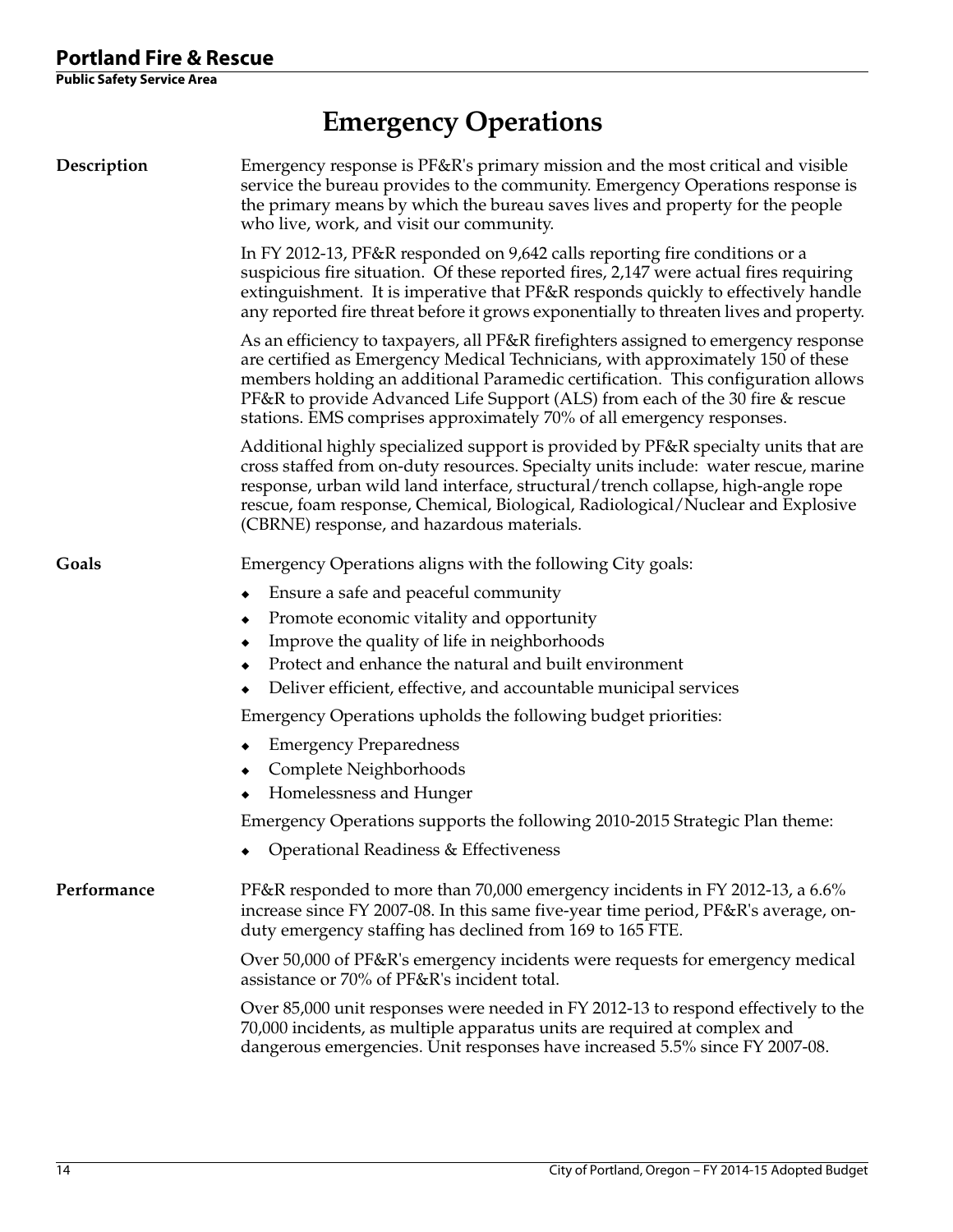In FY 2012-13, there were 9,642 calls to 9-1-1 reporting fires. Many 9-1-1 calls begin as reports of a possible or suspicious fire situation (alarms, smoke in area, etc). Of these reported fires, 2,147 were confirmed fires.

In the City Auditor's 2012-13 citizen survey, 87% of residents surveyed rated overall PF&R's services good or very good.

**Changes to Services and Activities**

The FY 2014-15 Adopted Budget has no changes to the services and activities of the Emergency Operations Division.

| <b>FTE &amp; Financials</b>                                                                               | <b>Actual</b><br>FY 2011-12 | Actual<br>FY 2012-13 | <b>Revised</b><br>FY 2013-14 | Proposed<br>FY 2014-15    | Adopted<br>FY 2014-15       |
|-----------------------------------------------------------------------------------------------------------|-----------------------------|----------------------|------------------------------|---------------------------|-----------------------------|
| <b>FTE</b>                                                                                                | 605.17                      | 598.00               | 589.00                       | 575.00                    | 575.00                      |
| <b>Expenditures</b>                                                                                       |                             |                      |                              |                           |                             |
| <b>Emergency Operations</b>                                                                               | 68,253,724                  | 69,282,071           | 74,109,879                   | 74,418,412                | 74,418,412                  |
| <b>Total Expenditures</b>                                                                                 | 68,253,724                  | 69,282,071           | 74,109,879                   | 74,418,412                | 74,418,412                  |
| Performance                                                                                               | Actual<br>FY 2011-12        | Actual<br>FY 2012-13 | Yr End Est.<br>FY 2013-14    | <b>Base</b><br>FY 2014-15 | <b>Target</b><br>FY 2014-15 |
| <b>Effectiveness</b>                                                                                      |                             |                      |                              |                           |                             |
| Number of lives lost per 100,000 residents                                                                | 1.20                        | 0.51                 | 0.80                         | 0.80                      | 0.80                        |
| Property loss as a percentage of property value                                                           | 0.38%                       | 1.03%                | 0.95%                        | 0.10%                     | $0.10\%$                    |
| Percentage of structural fires where flamespread was confined to<br>room of origin                        | 83%                         | 79%                  | 80%                          | 80%                       | 80%                         |
| Efficiency                                                                                                |                             |                      |                              |                           |                             |
| Response time (turnout & travel) at 90th percentile (Goal: 5:20 or<br>5.33 minutes) - All Calls           | 7.37                        | 7.25                 | 7.32                         | 7.35                      | 7.35                        |
| Number of incidents per average on-duty emergency staff                                                   | 408                         | 416                  | 430                          | 436                       | 436                         |
| Response reliability                                                                                      | 91%                         | 91%                  | 92%                          | 92%                       | 92%                         |
| Percentage of responses (turnout and travel) to all incidents within<br>5:20                              | 62%                         | 65%                  | 65%                          | 65%                       | 65%                         |
| Response time (turnout & travel) at 90th percentile (Goal: 5:20 or<br>5.33 minutes) - Code-3 Calls        | 7.15                        | 7.02                 | 7.10                         | 7.10                      | 7.10                        |
| Workload                                                                                                  |                             |                      |                              |                           |                             |
| Total number of incidents                                                                                 | 69,016                      | 70,386               | 71,500                       | 72,000                    | 72,000                      |
| Average number of on-duty emergency staffing                                                              | 169                         | 169                  | 165                          | 165                       | 165                         |
| Number of fire incidents                                                                                  | 2,005                       | 2,147                | 2,300                        | 2,400                     | 2,400                       |
| Number of medical incidents                                                                               | 49,632                      | 50,432               | 51,500                       | 53,000                    | 53,000                      |
| Number of other incidents                                                                                 | 17,379                      | 17,807               | 18,500                       | 19,000                    | 19,000                      |
| Total number of fires per 1,000 residents                                                                 | 3.42                        | 3.65                 | 3.80                         | 3.80                      | 3.80                        |
| Number of medical incidents per 1,000 residents                                                           | 85.36                       | 85.77                | 88.00                        | 88.00                     | 88.00                       |
| Total number of requests for service in the City of Portland,<br>regardless of the fire agency responding | 71,457                      | 70,644               | 72,000                       | 73,000                    | 73,000                      |
| Number of reported fires (calls reporting fire conditions)                                                | 9,406                       | 9,642                | 9,800                        | 9,900                     | 9,900                       |
| Unit responses                                                                                            | 84,635                      | 85,486               | 87,000                       | 88,000                    | 88,000                      |
| Number of civilian deaths due to fires                                                                    | 7                           | 3                    | 3                            | 4                         | 4                           |
| Value of properties saved                                                                                 | <b>NA</b>                   | <b>NA</b>            | \$90,000,000                 | \$100,000,000             | \$100,000,000               |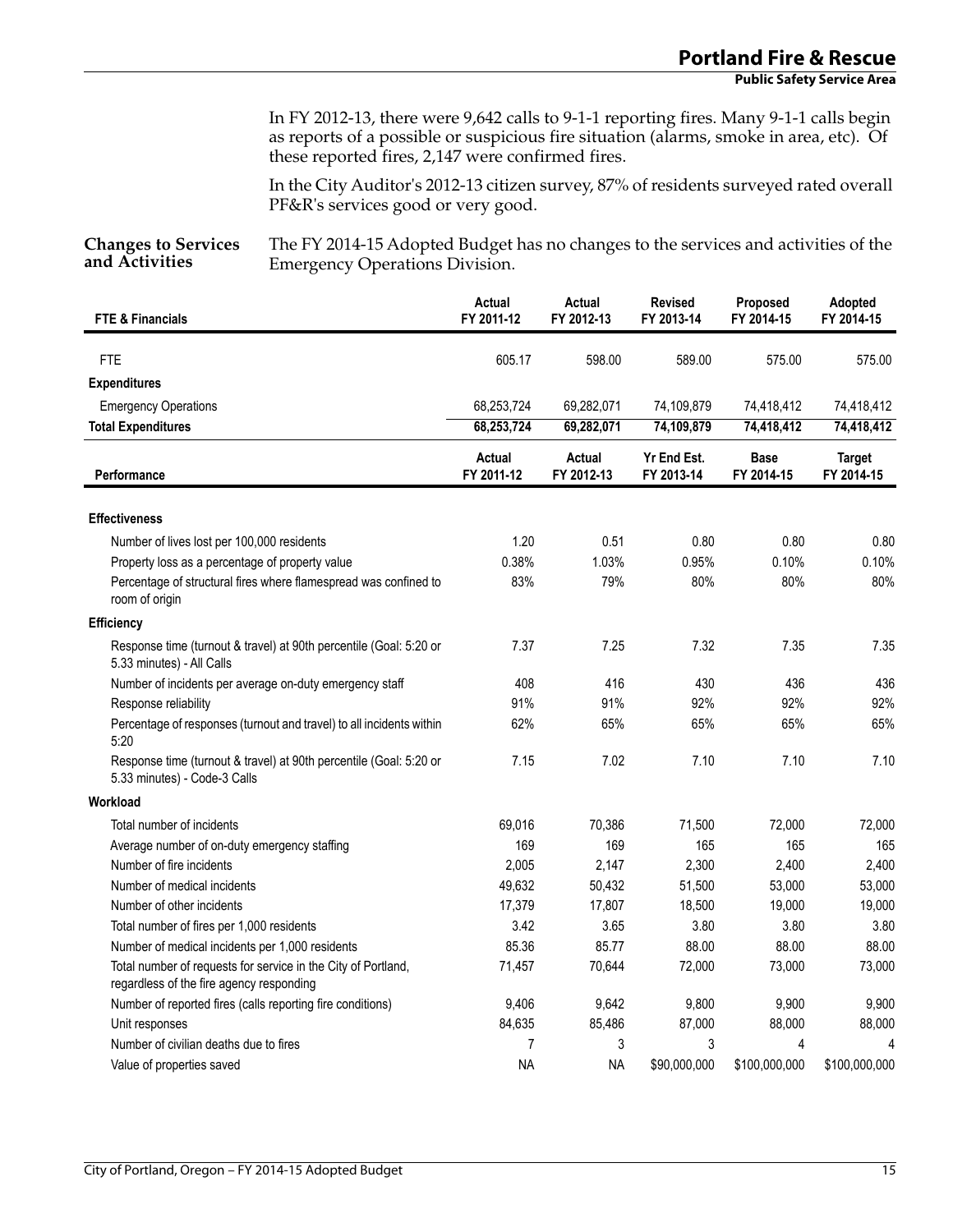# **Prevention**

**Description** The Prevention Division is responsible for reducing the number of fires, fire deaths, and injuries occurring annually in the city, particularly among those populations that face disproportionately high risk of death due to fire. PF&R is designated by the Oregon State Fire Marshal as an exempt jurisdiction as defined in ORS476.030 (3). With this authority, PF&R performs, with few exceptions, all of the activities assigned by Oregon law to the State Fire Marshal, including plan review, event permitting, code enforcement, regulation of harbors and wharves, and fire/arson investigations.

The Prevention Program is comprised of the following sections:

- Plan Review
- Permits/Public Assembly
- Code Enforcement
- Harbor Master
- Fire and Arson Investigation

#### **Responsibilities of the Plan Review section include:**

- Evaluate construction and development plans for compliance with fire and life safety codes
- Issue trade permits
- Review plans for installation of suppression systems such as sprinklers, hood, and vent systems, and fire alarm systems

#### **The Permits and Public Assembly section reviews and completes:**

- Plans and permits
- Inspections for special events, shows, VIP events, festivals and seasonal events
- Inspections for after-hours public assembly (nightclub) safety program to prevent overcrowding and blocked exits
- Plans, permits, and inspections for tanks, piping and processing involving hazardous materials, fueling, blasting, pyrotechnics, fireworks, and other highrisk activities

#### **The Code Enforcement section identifies and mitigates fire hazards in:**

- Commercial buildings
- Multi-family housing of three or more units
- Marine-related operations
- Fire and life safety inspections every two years for commercial, multi-family residences as defined by three or more units, and institutions (school, hospital, jail)

#### **The Harbor Master is charged by City Code Title 19 with providing:**

- Inspection of wharves, docks, landings, vessels, and watercraft
- Partners with the United States Coast Guard, the Oregon State Marine Board, Multnomah County, the Port of Portland, and commercial ventures having an interest in the Willamette and Columbia Rivers.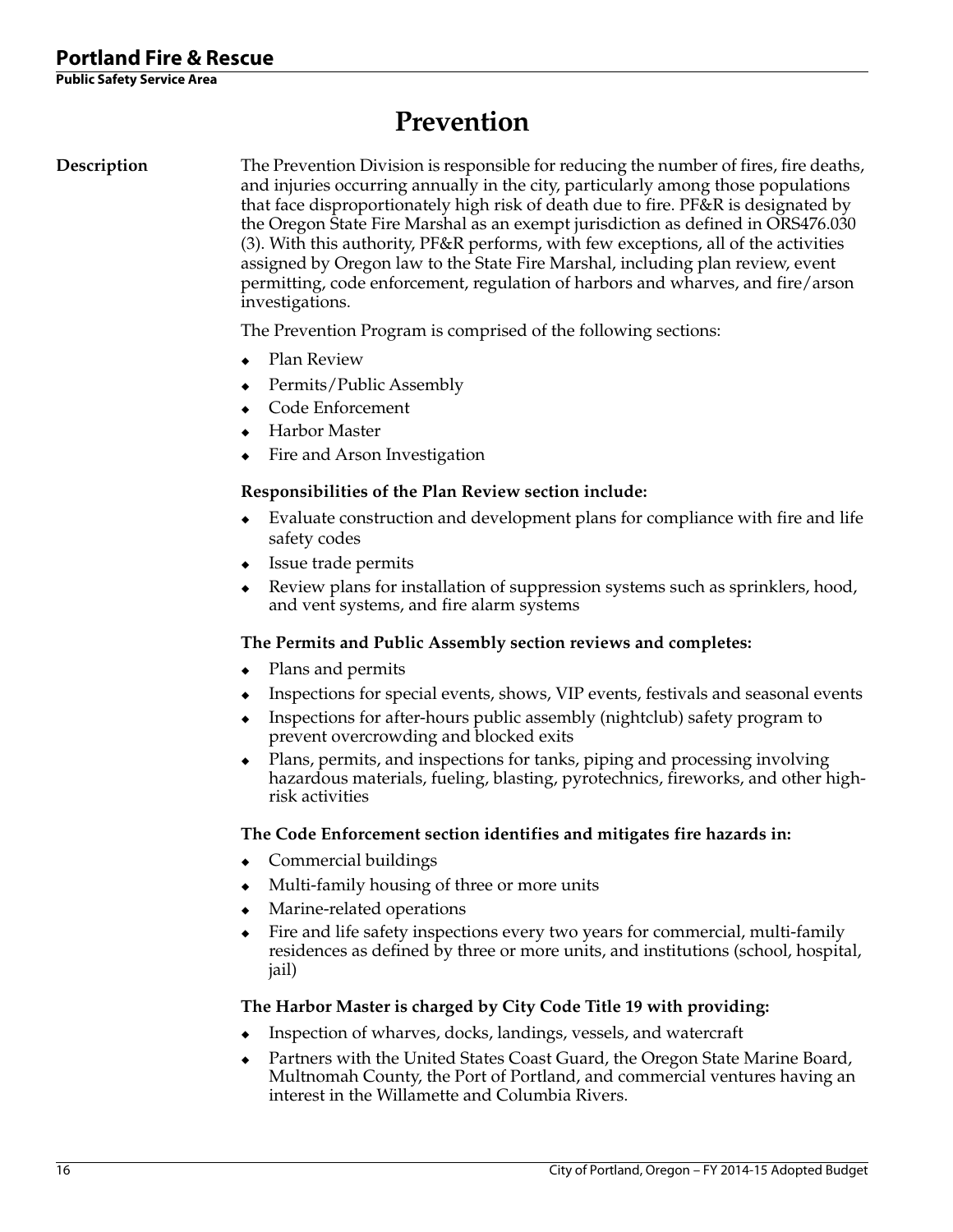|                                              | The Fire Arson and Investigation section is responsible for:                                                                                                                                                                                                                                         |                      |                      |                              |                        |                       |  |
|----------------------------------------------|------------------------------------------------------------------------------------------------------------------------------------------------------------------------------------------------------------------------------------------------------------------------------------------------------|----------------------|----------------------|------------------------------|------------------------|-----------------------|--|
|                                              | Determines origins and causes of fires, explosions, and other emergency<br>situations                                                                                                                                                                                                                |                      |                      |                              |                        |                       |  |
|                                              | Dually certified as law enforcement officers and firefighters, investigators work<br>٠<br>cooperatively with other law enforcement agencies including the Portland<br>Police Bureau and the U.S. Bureau of Alcohol, Tobacco, and Firearms to<br>investigate fires and explosions at a regional level |                      |                      |                              |                        |                       |  |
| Goals                                        | Prevention aligns with the following City goals:                                                                                                                                                                                                                                                     |                      |                      |                              |                        |                       |  |
|                                              | Ensure a safe and peaceful community<br>٠                                                                                                                                                                                                                                                            |                      |                      |                              |                        |                       |  |
|                                              | Promote economic vitality and opportunity<br>٠                                                                                                                                                                                                                                                       |                      |                      |                              |                        |                       |  |
|                                              | Improve the quality of life in neighborhoods<br>٠                                                                                                                                                                                                                                                    |                      |                      |                              |                        |                       |  |
|                                              | Protect and enhance the natural and built environment                                                                                                                                                                                                                                                |                      |                      |                              |                        |                       |  |
|                                              | Deliver efficient, effective, and accountable municipal services                                                                                                                                                                                                                                     |                      |                      |                              |                        |                       |  |
|                                              | Prevention upholds the following budget priorities:                                                                                                                                                                                                                                                  |                      |                      |                              |                        |                       |  |
|                                              | <b>Emergency Preparedness</b><br>٠                                                                                                                                                                                                                                                                   |                      |                      |                              |                        |                       |  |
|                                              | Complete Neighborhoods                                                                                                                                                                                                                                                                               |                      |                      |                              |                        |                       |  |
|                                              | Prevention supports the following 2010-2015 Strategic Plan themes:                                                                                                                                                                                                                                   |                      |                      |                              |                        |                       |  |
|                                              | Operational Readiness & Effectiveness                                                                                                                                                                                                                                                                |                      |                      |                              |                        |                       |  |
|                                              | <b>Fire Safety Excellence</b>                                                                                                                                                                                                                                                                        |                      |                      |                              |                        |                       |  |
| Performance                                  | The Prevention Division reviewed over 6,500 plans and permits in FY 12-13. Plans<br>and permits are reviewed for compliance with fire and life safety codes, fire alarm<br>and sprinkler system installations, special events, and other high risk activities.                                       |                      |                      |                              |                        |                       |  |
|                                              | In FY 2012-13, over 15,800 fee code enforcement inspections and re-inspections<br>were completed plus an additional 9,500 no-fee code enforcement inspections, re-<br>inspections, and no-fee special request inspections that generated no revenue.                                                 |                      |                      |                              |                        |                       |  |
|                                              | During the course of conducting inspections, inspectors found 17,832 code<br>violations and abated 73% of violations.                                                                                                                                                                                |                      |                      |                              |                        |                       |  |
|                                              | The Investigation Unit investigated 883 fires, including 221 arson-related fires,<br>made 47 arrests and had an arson clearance rate of 21.2% during FY 2012-13.                                                                                                                                     |                      |                      |                              |                        |                       |  |
| <b>Changes to Services</b><br>and Activities | The FY 2014-15 Adopted Budget has no changes to the services and activities of the<br>Prevention Division.                                                                                                                                                                                           |                      |                      |                              |                        |                       |  |
| <b>FTE &amp; Financials</b>                  |                                                                                                                                                                                                                                                                                                      | Actual<br>FY 2011-12 | Actual<br>FY 2012-13 | <b>Revised</b><br>FY 2013-14 | Proposed<br>FY 2014-15 | Adopted<br>FY 2014-15 |  |
| <b>FTE</b>                                   |                                                                                                                                                                                                                                                                                                      | 59.90                | 54.00                | 52.00                        | 52.00                  | 52.00                 |  |
| <b>Expenditures</b>                          |                                                                                                                                                                                                                                                                                                      |                      |                      |                              |                        |                       |  |
| Prevention                                   |                                                                                                                                                                                                                                                                                                      | 7,150,761            | 6,957,746            | 6,752,448                    | 6,692,656              | 6,692,656             |  |

**Total Expenditures 7,150,761 6,957,746 6,752,448 6,692,656 6,692,656**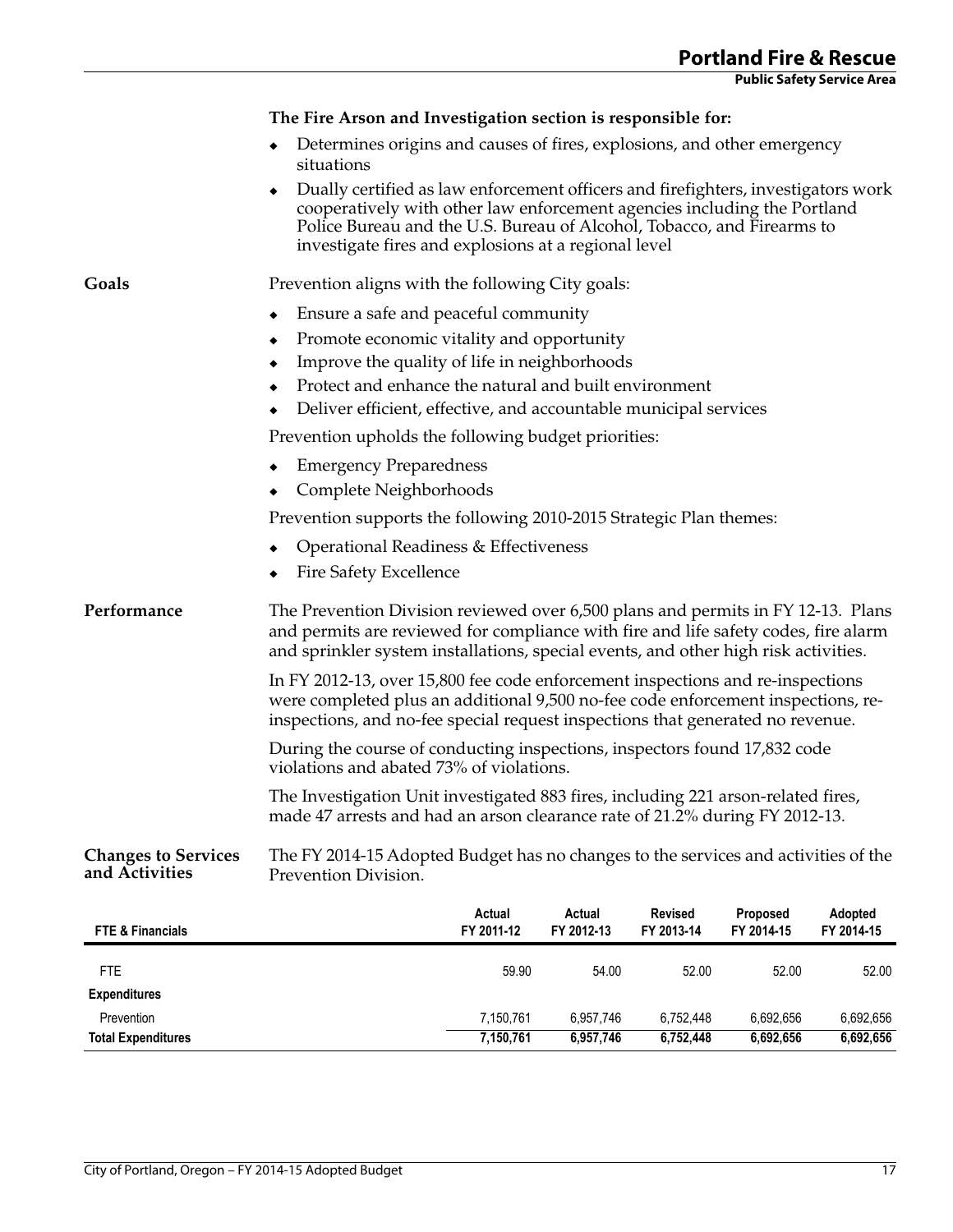| Performance                                                                                | Actual<br>FY 2011-12 | Actual<br>FY 2012-13 | Yr End Est.<br>FY 2013-14 | <b>Base</b><br>FY 2014-15 | <b>Target</b><br>FY 2014-15 |
|--------------------------------------------------------------------------------------------|----------------------|----------------------|---------------------------|---------------------------|-----------------------------|
| <b>Effectiveness</b>                                                                       |                      |                      |                           |                           |                             |
| Number of structural fires in inspectable occupancies per 1,000<br>inspectable occupancies | 7.13                 | 5.53                 | 5.50                      | 5.50                      | 5.50                        |
| Total number of arson incidents per 10,000 residents                                       | 5                    | 4                    | 4                         | 4                         | 4                           |
| <b>Efficiency</b>                                                                          |                      |                      |                           |                           |                             |
| Percentage of inspectable occupancies inspected within 27<br>months                        | 58%                  | 57%                  | 60%                       | 60%                       | 60%                         |
| Percentage of violations abated within 90 days of detection                                | 75%                  | 73%                  | 73%                       | 73%                       | 73%                         |
| Workload                                                                                   |                      |                      |                           |                           |                             |
| Number of inspectable occupancies                                                          | 39.275               | 39.619               | 39.700                    | 39.800                    | 39.800                      |
| Number of structural fires in inspectable occupancies                                      | 280                  | 223                  | 235                       | 240                       | 240                         |
| Number of structural fires in non-inspectable occupancies                                  | 440                  | 402                  | 430                       | 415                       | 415                         |
| Total number of structural fires                                                           | 720                  | 625                  | 660                       | 660                       | 660                         |
| Number of structural fires per 1,000 residents                                             | 1.23                 | 1.04                 | 1.11                      | 1.15                      | 1.15                        |
| Number of fee code enforcement inspections                                                 | 13,662               | 15,319               | 15,000                    | 15,000                    | 15,000                      |
| Number of fee code enforcement re-inspections                                              | 591                  | 525                  | 600                       | 600                       | 600                         |
| Total number of code violations found                                                      | 14,532               | 17,832               | 16,500                    | 16,500                    | 16,500                      |
| Average number of violations per inspection                                                | 0.87                 | 0.92                 | 1.10                      | 1.10                      | 1.10                        |
| Number of no-fee code enforcement inspections                                              | 1,304                | 1,595                | 1,800                     | 2,000                     | 2,000                       |
| Number of no-fee code enforcement re-inspections                                           | 4.788                | 5.318                | 5,300                     | 5,400                     | 5.400                       |
| Number of special request inspections                                                      | 2,666                | 2,530                | 2,600                     | 2,650                     | 2,650                       |
| Number of plan review and permits                                                          | 5,664                | 6,533                | 6,800                     | 6,800                     | 6,800                       |
| Number of fire incidents investigated                                                      | 1,034                | 883                  | 980                       | 1,050                     | 1,050                       |
| Numbers of arson fires                                                                     | 319                  | 221                  | 250                       | 250                       | 250                         |
| Numbers of arrests                                                                         | 66                   | 47                   | 50                        | 50                        | 50                          |
| Clearance rate                                                                             | 22                   | 21                   | 20                        | 20                        | 20                          |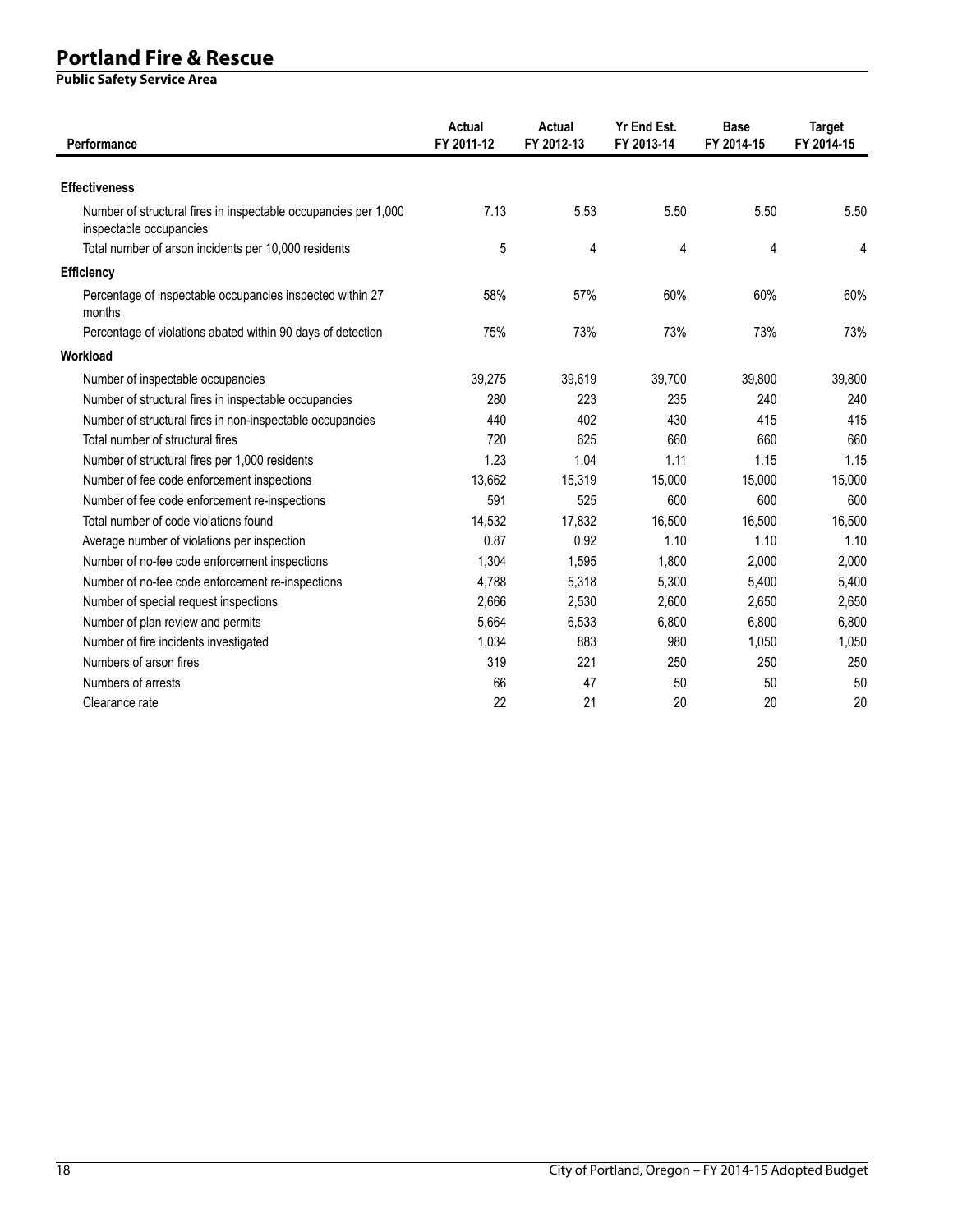Minutes





2012

2013

#### **Total Number of Incidents**

**Percent of Residents Rating Service Good or Very Good**

Each year, the City Auditor surveys thousands of randomly selected Portland households, asking the community for their perceptions of the quality of a variety of City services. For many years, at least 87% of residents have rated Portland Fire & Rescue's

service as good or very good.

An incident is an individual occurrence or event that poses an immediate risk to health, life, property, or the environment. Most incidents require urgent intervention to prevent a worsening of the situation. Since FY 2007-08, the number of emergency response calls has increased by 7.1% to over 70,000 incidents annually.

#### **Response Reliability**

Response reliability is the measurement of whether or not a first-due unit in the Fire Management Area is available to respond when a citizen makes a call for emergency service. PF&R's response reliability has been slowly trending down, averaging 91% the last three fiscal years.

#### **Response Time (Turnout & Travel) at 90th Percentilen - Code 3 Calls**

PF&R's response time goal is 5 minutes and 20 seconds or less, 90% of the time. Currently, PF&R's citywide response time at the 90th percentile for Code 3 emergency calls is 7 minutes and 2 seconds, which is significantly longer than the bureau's goal.

 $100.0$  $\frac{100.0}{90.0}$ 80.0

70.0 60.0 50.0 40.0  $30.0$  $200$  $100$  $0<sub>0</sub>$ 

Percent of Residents

Percent of Residents

Incidents



2014

2015

2010

2011



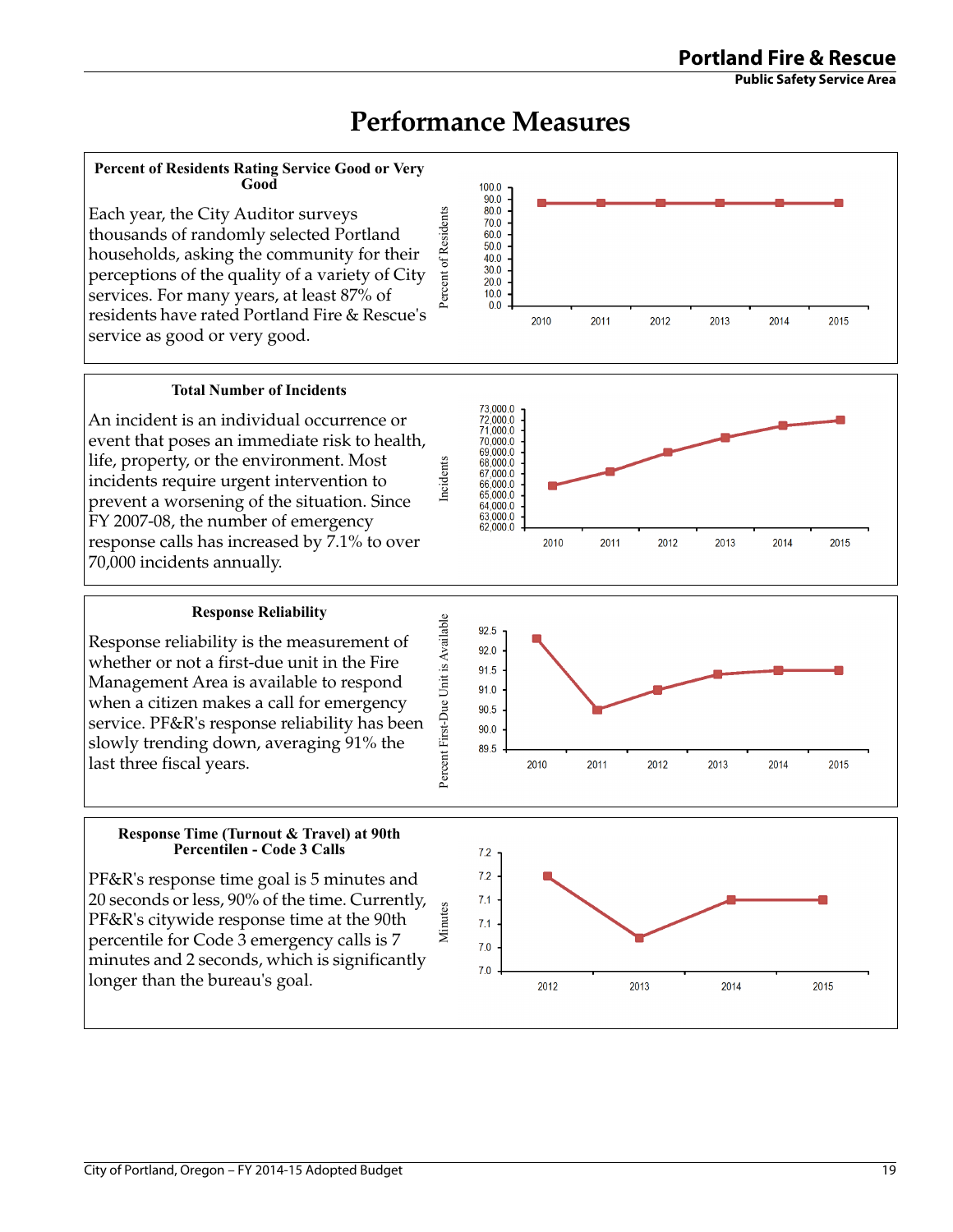# **Portland Fire & Rescue Summary of Bureau Budget Summary of Bureau Budget**

|                                        | Actual<br>FY 2011-12 | Actual<br>FY 2012-13 | <b>Revised</b><br>FY 2013-14 | Proposed<br>FY 2014-15 | Adopted<br>FY 2014-15 |
|----------------------------------------|----------------------|----------------------|------------------------------|------------------------|-----------------------|
| <b>Resources</b>                       |                      |                      |                              |                        |                       |
| <b>External Revenues</b>               |                      |                      |                              |                        |                       |
| Licenses & Permits                     | 1,889,367            | 2,077,621            | 1,736,000                    | 1,900,000              | 1,900,000             |
| <b>Charges for Services</b>            | 1,222,763            | 1,370,320            | 1,265,000                    | 1,570,000              | 1,570,000             |
| Intergovernmental                      | 2,396,254            | 2,628,011            | 2,754,240                    | 2,778,116              | 2,778,116             |
| Bond & Note                            | 0                    | 0                    | 12,679,000                   | 0                      | 0                     |
| Miscellaneous                          | 230,646              | 361,391              | 216,200                      | 120,000                | 120,000               |
| <b>Total External Revenues</b>         | 5,739,030            | 6,437,343            | 18,650,440                   | 6,368,116              | 6,368,116             |
| <b>Internal Revenues</b>               |                      |                      |                              |                        |                       |
| <b>General Fund Discretionary</b>      | 88,999,231           | 88,633,260           | 90,300,209                   | 91,727,511             | 91,961,067            |
| General Fund Overhead                  | 175,141              | 71,451               | 67,917                       | 70,015                 | 70,015                |
| <b>Fund Transfers - Revenue</b>        | 0                    | 0                    | 587,874                      | $\mathbf 0$            | $\mathbf{0}$          |
| Interagency Revenue                    | 2,444,300            | 2,692,424            | 3,136,649                    | 3,588,798              | 3,601,446             |
| <b>Total Internal Revenues</b>         | 91,618,672           | 91,397,135           | 94,092,649                   | 95,386,324             | 95,632,528            |
| <b>Beginning Fund Balance</b>          | 6,786,076            | 6,350,812            | 2,623,952                    | 6,712,662              | 6,712,662             |
| <b>Total Resources</b>                 | \$104,143,778        | \$104,185,290        | \$115,367,041                | \$108,467,102          | \$108,713,306         |
| <b>Requirements</b>                    |                      |                      |                              |                        |                       |
| <b>Bureau Expenditures</b>             |                      |                      |                              |                        |                       |
| <b>Personnel Services</b>              | 83,919,639           | 83,897,695           | 87,052,961                   | 89,354,550             | 89,521,980            |
| <b>External Materials and Services</b> | 6,614,584            | 5,675,288            | 7,836,588                    | 6,613,944              | 6,721,944             |
| <b>Internal Materials and Services</b> | 5,665,573            | 5,541,723            | 4,989,540                    | 5,730,946              | 5,701,720             |
| Capital Outlay                         | 1,593,170            | 6,715,096            | 6,230,066                    | 4,995,000              | 4,995,000             |
| <b>Total Bureau Expenditures</b>       | 97,792,966           | 101,829,802          | 106,109,155                  | 106,694,440            | 106,940,644           |
| <b>Fund Expenditures</b>               |                      |                      |                              |                        |                       |
| Contingency                            | $\mathbf 0$          | 0                    | 9,257,886                    | 1,772,662              | 1,772,662             |
| Fund Transfers - Expense               | 0                    | 140,000              | 0                            | $\mathbf 0$            | $\Omega$              |
| <b>Total Fund Expenditures</b>         | $\mathbf{0}$         | 140,000              | 9,257,886                    | 1,772,662              | 1,772,662             |
| <b>Ending Fund Balance</b>             | 6,350,812            | 2,215,488            | $\Omega$                     | $\overline{0}$         | $\cap$                |
| <b>Total Requirements</b>              | \$104,143,778        | \$104,185,290        | \$115,367,041                | \$108,467,102          | \$108,713,306         |
| Programs                               |                      |                      |                              |                        |                       |
| Administration & Support               | 22,388,481           | 25,589,985           | 25,246,828                   | 25,583,372             | 25,829,576            |
| <b>Emergency Operations</b>            | 68,253,724           | 69,282,071           | 74,109,879                   | 74,418,412             | 74,418,412            |
| Prevention                             | 7,150,761            | 6,957,746            | 6,752,448                    | 6,692,656              | 6,692,656             |
| <b>Total Programs</b>                  | 97,792,966           | \$101,829,802        | \$106,109,155                | \$106,694,440          | \$106,940,644         |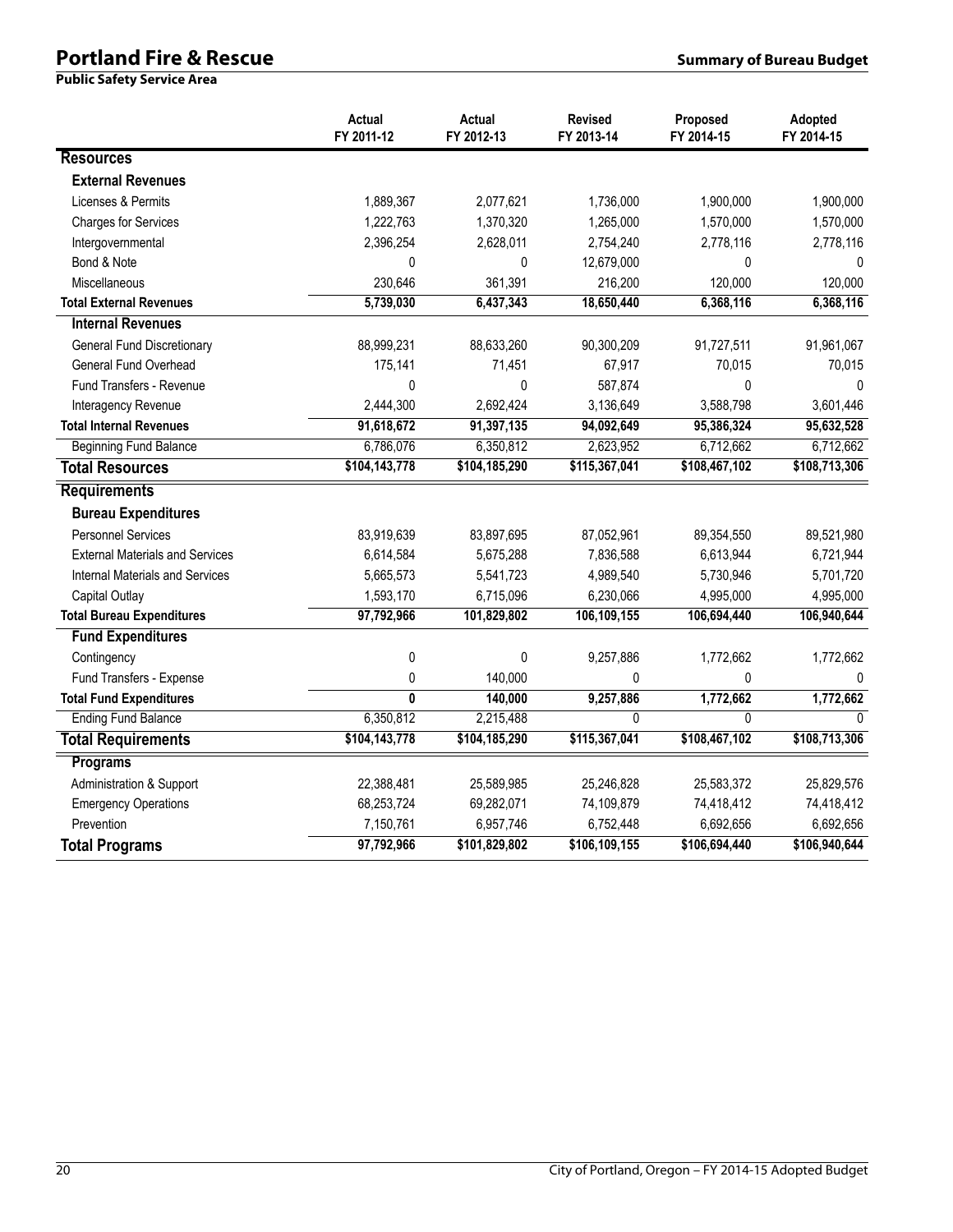# **CIP Summary Portland Fire & Rescue**

**Public Safety Service Area**

This table summarizes project expenses by capital programs. Only projects that are budgeted within the five-year capital plan are displayed.

| <b>Bureau Capital Program</b>                |                    | <b>Revised</b> | Adopted    | <b>Capital Plan</b> |            |            |            |              |  |  |
|----------------------------------------------|--------------------|----------------|------------|---------------------|------------|------------|------------|--------------|--|--|
| Project                                      | <b>Prior Years</b> | FY 2013-14     | FY 2014-15 | FY 2015-16          | FY 2016-17 | FY 2017-18 | FY 2018-19 | 5-Year Total |  |  |
| <b>Acquisitions</b><br>Apparatus Replacement | 1.359.000          | 15.302.952     | 6.712.662  |                     |            |            |            | 6.712.662    |  |  |
| <b>Total Acquisitions</b>                    | 1,359,000          | 15.302.952     | 6.712.662  | 0                   | 0          | 0          |            | 6,712,662    |  |  |
| <b>Total Requirements</b>                    | 1,359,000          | 15,302,952     | 6,712,662  | 0                   | 0          | 0          |            | 6,712,662    |  |  |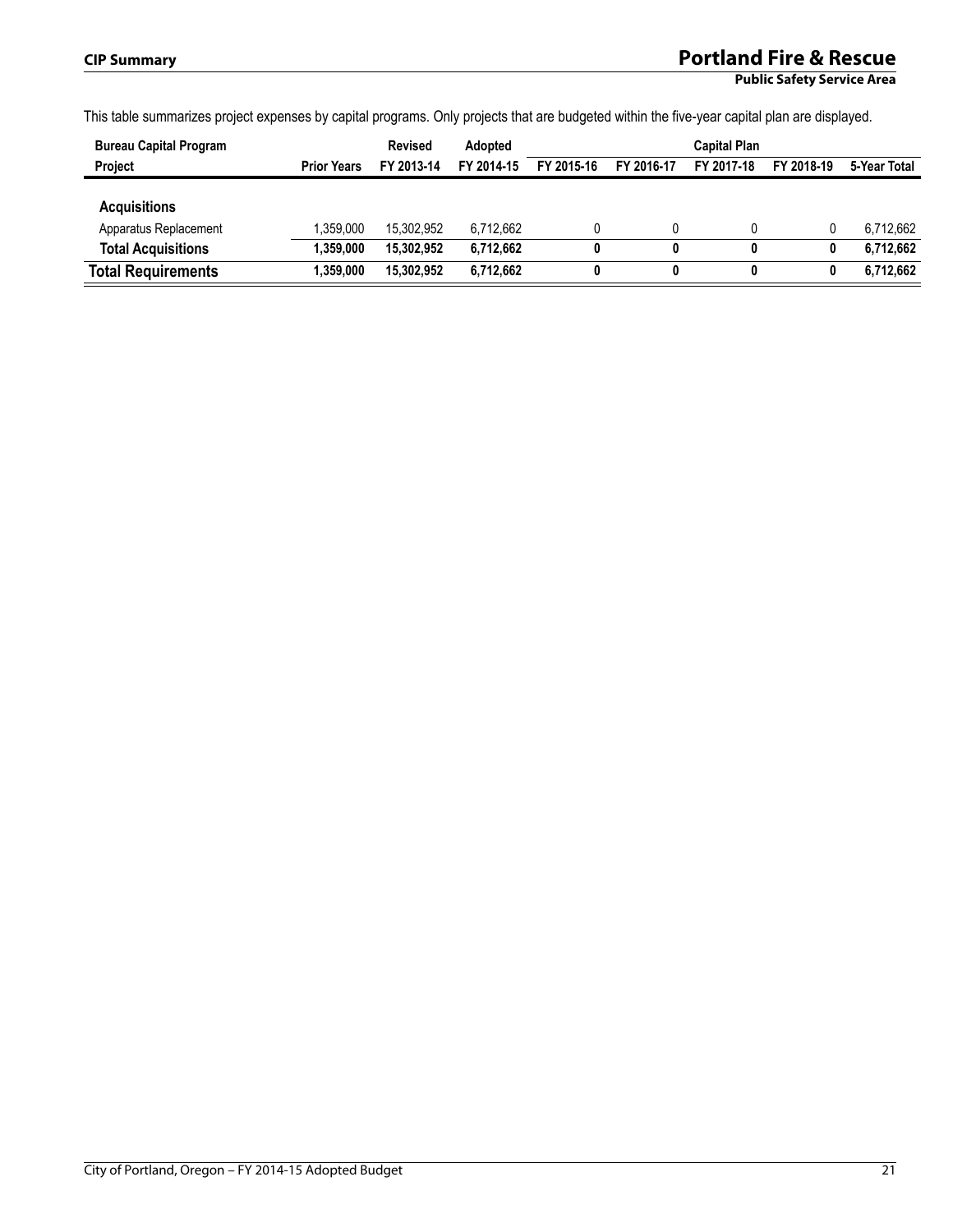# **Portland Fire & Rescue FTE Summary**

|              |                                        | <b>Salary Range</b> |                | <b>Revised</b><br>FY 2013-14 |            | Proposed<br>FY 2014-15 |            | Adopted<br>FY 2014-15 |              |
|--------------|----------------------------------------|---------------------|----------------|------------------------------|------------|------------------------|------------|-----------------------|--------------|
| <b>Class</b> | <b>Title</b>                           | Minimum             | <b>Maximum</b> | No.                          | Amount     | No.                    | Amount     | No.                   | Amount       |
| 30000062     | Accountant I                           | 39,312              | 56,514         | 1.00                         | 50,904     | 1.00                   | 53,552     | 1.00                  | 53,552       |
| 30000064     | Accountant III                         | 56,597              | 71,178         | 1.00                         | 71,184     | 1.00                   | 71,184     | 1.00                  | 71,184       |
| 30000061     | Accounting Technician                  | 32,552              | 46,758         | 2.00                         | 79,320     | 2.00                   | 79,320     | 2.00                  | 79,320       |
| 30000434     | Administrative Assistant               | 46,571              | 71,739         | 4.00                         | 266,803    | 4.00                   | 268,847    | 4.00                  | 268,847      |
| 30000433     | Administrative Specialist, Sr          | 43,368              | 66,768         | 4.00                         | 243,378    | 4.00                   | 247,381    | 4.00                  | 247,381      |
| 30000436     | Administrative Supervisor I            | 56,534              | 75,338         | 1.00                         | 75,336     | 1.00                   | 75,336     | 1.00                  | 75,336       |
| 30000441     | <b>Business Operations Manager</b>     | 77,584              | 103,355        | 1.00                         | 103,356    | 1.00                   | 103,356    | 1.00                  | 103,356      |
| 30000442     | <b>Business Operations Manager, Sr</b> | 96,366              | 134,597        | 1.00                         | 125,460    | 1.00                   | 130,608    | 1.00                  | 130,608      |
| 30000440     | <b>Business Operations Supervisor</b>  | 68,806              | 92,040         | 1.00                         | 81,988     | 1.00                   | 85,348     | 1.00                  | 85,348       |
| 30000449     | Business Systems Analyst, Sr           | 65,478              | 87,422         | 1.00                         | 87,420     | 1.00                   | 87,420     | 1.00                  | 87,420       |
| 30000333     | Development Services Technician II     | 52,832              | 67,413         | 2.00                         | 127,392    | 2.00                   | 130,836    | 2.00                  | 130,836      |
| 30000489     | <b>EMS Program Manager</b>             | 72,134              | 96,928         | 1.00                         | 96,924     | 1.00                   | 96,924     | 1.00                  | 96,924       |
| 30000819     | <b>EMS Specialist</b>                  | 91,159              | 101,772        | 2.00                         | 199,944    | 2.00                   | 203,544    | 2.00                  | 203,544      |
| 30000714     | Facilities Maintenance Supervisor, Sr  | 62,338              | 83,138         | 1.00                         | 83,136     | 1.00                   | 83,136     | 1.00                  | 83,136       |
| 30000071     | Facilities Maintenance Technician      | 58,032              | 62,691         | 3.00                         | 188,064    | 3.00                   | 188,064    | 3.00                  | 188,064      |
| 30000566     | Financial Analyst, Assistant           | 46,571              | 71,739         | 1.00                         | 64,757     | 0.60                   | 43,428     | 0.60                  | 43,428       |
| 30000806     | Fire Battalion Chief                   | 111,311             | 116,377        | 14.00                        | 1,591,821  | 14.00                  | 1,627,154  | 14.00                 | 1,627,154    |
| 30000807     | Fire Battalion Chief, Staff            | 117,989             | 123,359        | 0.00                         | 0          | 0.00                   | 0          | 1.00                  | 123,360      |
| 30000803     | Fire Captain                           | 89,617              | 101,202        | 32.00                        | 3,151,668  | 32.00                  | 3,227,064  | 32.00                 | 3,227,064    |
| 30000817     | Fire Captain, Staff                    | 107,274             | 107,274        | 2.00                         | 210,744    | 2.00                   | 214,560    | 2.00                  | 214,560      |
| 30000432     | Fire Chief                             | 119,205             | 170,830        | 1.00                         | 170,832    | 1.00                   | 170,832    | 1.00                  | 170,832      |
| 30000823     | Fire Chief, Deputy                     | 99,694              | 132,598        | 6.00                         | 759,516    | 5.00                   | 663,000    | 5.00                  | 663,000      |
| 30000825     | <b>Fire Division Chief</b>             | 109,172             | 145,206        | 2.00                         | 290,400    | 2.00                   | 290,400    | 2.00                  | 290,400      |
| 30000793     | Fire Fighter                           | 42,396              | 76,592         | 433.00                       | 31,085,744 | 434.00                 | 32,127,353 | 434.00                | 32, 127, 353 |
| 30000795     | Fire Fighter Specialist                | 44,940              | 81,188         | 4.00                         | 287,228    | 4.00                   | 303,922    | 4.00                  | 303,922      |
| 30000808     | Fire Inspector                         | 78,051              | 88,064         | 23.00                        | 1,870,277  | 22.00                  | 1,838,587  | 22.00                 | 1,838,587    |
| 30000811     | Fire Inspector, Sr                     | 89,617              | 101,202        | 6.00                         | 578,436    | 7.00                   | 708,456    | 7.00                  | 708,456      |
| 30000812     | Fire Inspector/Specialist              | 82,734              | 93,347         | 10.00                        | 908,424    | 10.00                  | 929,094    | 10.00                 | 929,094      |
| 30000815     | Fire Investigator                      | 82,734              | 93,347         | 5.00                         | 458,460    | 5.00                   | 466,740    | 5.00                  | 466,740      |
| 30000336     | Fire Land Use Review Technician        | 56,784              | 72,446         | 1.00                         | 71,808     | 1.00                   | 72,444     | 1.00                  | 72,444       |
| 30000798     | Fire Lieutenant                        | 78,051              | 88,064         | 105.00                       | 8,929,909  | 104.00                 | 9,071,942  | 104.00                | 9,071,942    |
| 30000801     | Fire Lieutenant, Staff                 | 82,734              | 93,347         | 5.00                         | 457,008    | 6.00                   | 554,400    | 6.00                  | 554,400      |
| 30000826     | Fire Marshal                           | 109,172             | 145,206        | 1.00                         | 145,200    | 1.00                   | 145,200    | 1.00                  | 145,200      |
| 30001082     | Fire Marshal, Assistant                | 90,217              | 119,992        | 2.00                         | 219,936    | 2.00                   | 222,816    | 2.00                  | 222,816      |
| 30000800     | Fire Training Officer                  | 82,734              | 93,347         | 3.00                         | 243,828    | 3.00                   | 255,115    | 3.00                  | 255,115      |
| 30000822     | <b>Harbor Pilot</b>                    | 78,051              | 88,064         | 10.00                        | 846,168    | 10.00                  | 874,156    | 10.00                 | 874,156      |
| 30000451     | Management Analyst                     | 59,342              | 79,123         | 1.00                         | 79,128     | 1.00                   | 79,128     | 1.00                  | 79,128       |
| 30000453     | Management Analyst, Principal          | 77,584              | 103,355        | 1.00                         | 103,356    | 1.00                   | 103,356    | 1.00                  | 103,356      |
| 30000452     | Management Analyst, Sr                 | 65,478              | 87,422         | 1.00                         | 83,928     | 1.00                   | 87,024     | 1.00                  | 87,024       |
| 30000012     | Office Support Specialist II           | 32,552              | 46,758         | 2.00                         | 80,892     | 2.00                   | 85,546     | 2.00                  | 85,546       |
| 30000112     | Painter                                | 53,144              | 59,467         | 1.00                         | 59,472     | 1.00                   | 59,472     | 1.00                  | 59,472       |
| 30000463     | Program Specialist                     | 56,534              | 75,338         | 1.00                         | 75,336     | 1.00                   | 75,336     | 1.00                  | 75,336       |
| 30000497     | Public Information Manager             | 72,134              | 96,928         | 1.00                         | 96,924     | 1.00                   | 96,924     | 1.00                  | 96,924       |
| 30001958     | Statistician                           | 65,478              | 87,422         | 1.00                         | 63,384     | 1.00                   | 65,484     | 1.00                  | 65,484       |
| 30001558     | <b>Timekeeping Specialist</b>          | 34,986              | 50,274         | 1.00                         | 44,976     | 1.00                   | 48,816     | 1.00                  | 48,816       |
| 30000077     | Utility Worker II                      | 45,282              | 48,672         | 1.00                         | 48,672     | 1.00                   | 48,672     | 1.00                  | 48,672       |
| 30000131     | Vehicle & Equipment Mechanic           | 53,685              | 60,091         | 7.00                         | 420,672    | 7.00                   | 420,672    | 7.00                  | 420,672      |
| 30000707     | Vehicle Maintenance Supervisor I       | 59,342              | 79,123         | 1.00                         | 79,128     | 1.00                   | 79,128     | 1.00                  | 79,128       |
| 30000708     | Vehicle Maintenance Supervisor II      | 65,478              | 87,422         | 1.00                         | 87,420     | 1.00                   | 87,420     | 1.00                  | 87,420       |
| 30000519     | Video Production Manager               | 59,342              | 79,123         | 1.00                         | 79,128     | $1.00$                 | 79,128     | 1.00                  | 79,128       |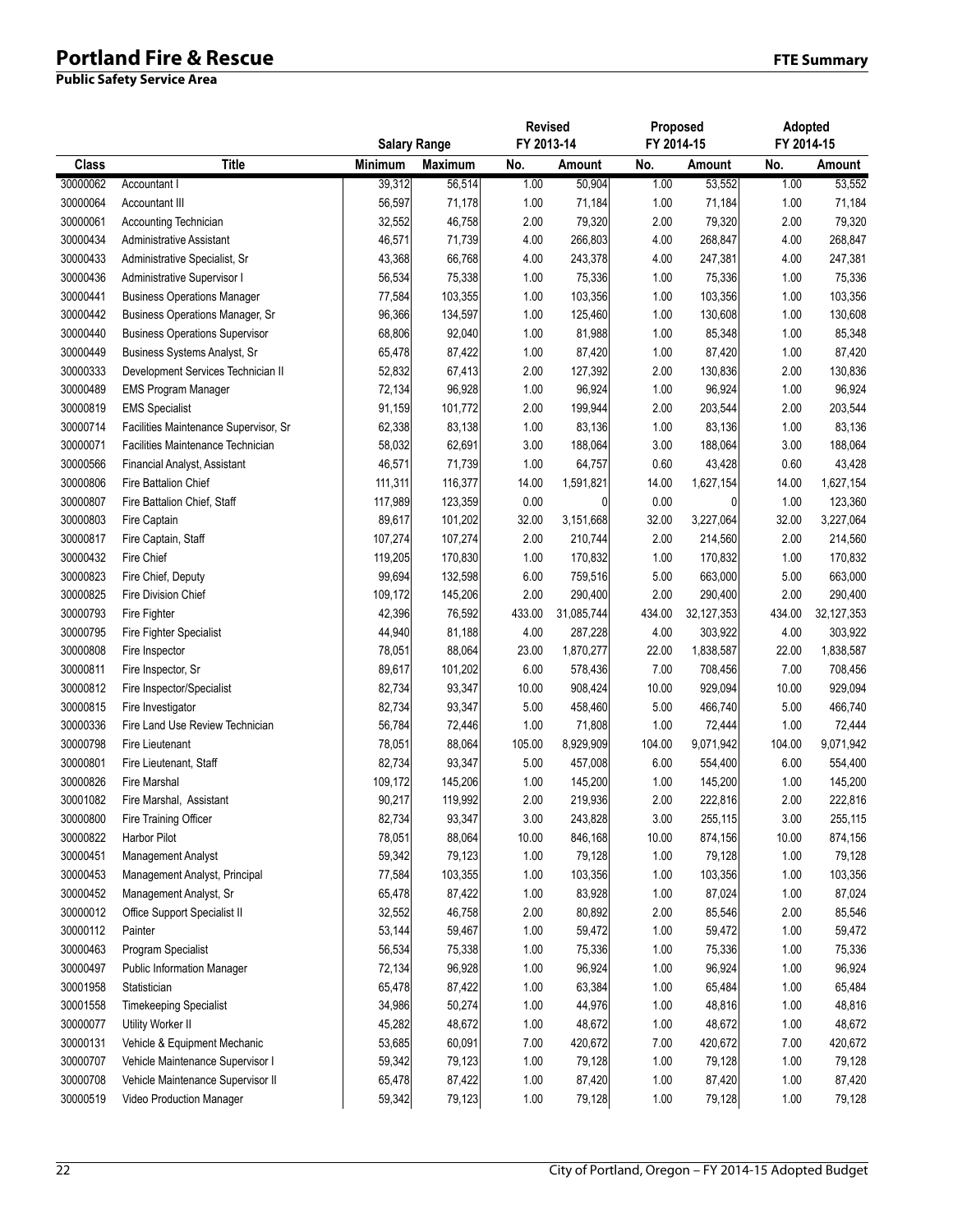# **FTE Summary Portland Fire & Rescue**

|                    |                                     | <b>Salary Range</b> |                | <b>Revised</b><br>FY 2013-14 |            | <b>Proposed</b><br>FY 2014-15 |            | Adopted<br>FY 2014-15 |              |
|--------------------|-------------------------------------|---------------------|----------------|------------------------------|------------|-------------------------------|------------|-----------------------|--------------|
| <b>Class</b>       | Title                               | <b>Minimum</b>      | <b>Maximum</b> | No.                          | Amount     | No.                           | Amount     | No.                   | Amount       |
| 30000518           | <b>Video Production Specialist</b>  | 56,534              | 75.338         | 1.00                         | 75,336     | 1.00                          | 75,336     | 1.00                  | 75,336       |
|                    | <b>TOTAL FULL-TIME POSITIONS</b>    |                     |                | 714.00                       | 55.700.525 | 713.60                        | 57.202.961 | 714.60                | 57,326,321   |
| 30000474           | <b>EAP Specialist</b>               | 56,534              | 75.338         | 0.90                         | 34,016     | 0.50                          | 38,016     | 0.50                  | 38,016       |
|                    | <b>TOTAL PART-TIME POSITIONS</b>    |                     |                | 0.90                         | 34,016     | 0.50                          | 38,016     | 0.50                  | 38,016       |
| 30001533           | Business Systems Analyst, Principal | 72,134              | 96,928         | 0.50                         | 48,900     | 0.50                          | 48,900     | 0.50                  | 48,900       |
| 30000713           | Facilities Maintenance Supervisor   | 56,534              | 75.338         | 0.67                         | 49.576     | 0.00                          |            | 0.00                  | $\mathbf{0}$ |
|                    | <b>TOTAL LIMITED TERM POSITIONS</b> |                     |                | 1.17                         | 98.476     | 0.50                          | 48,900     | 0.50                  | 48,900       |
| <b>GRAND TOTAL</b> |                                     |                     |                | 716.07                       | 55,833,017 | 714.60                        | 57,289,877 | 715.60                | 57,413,237   |